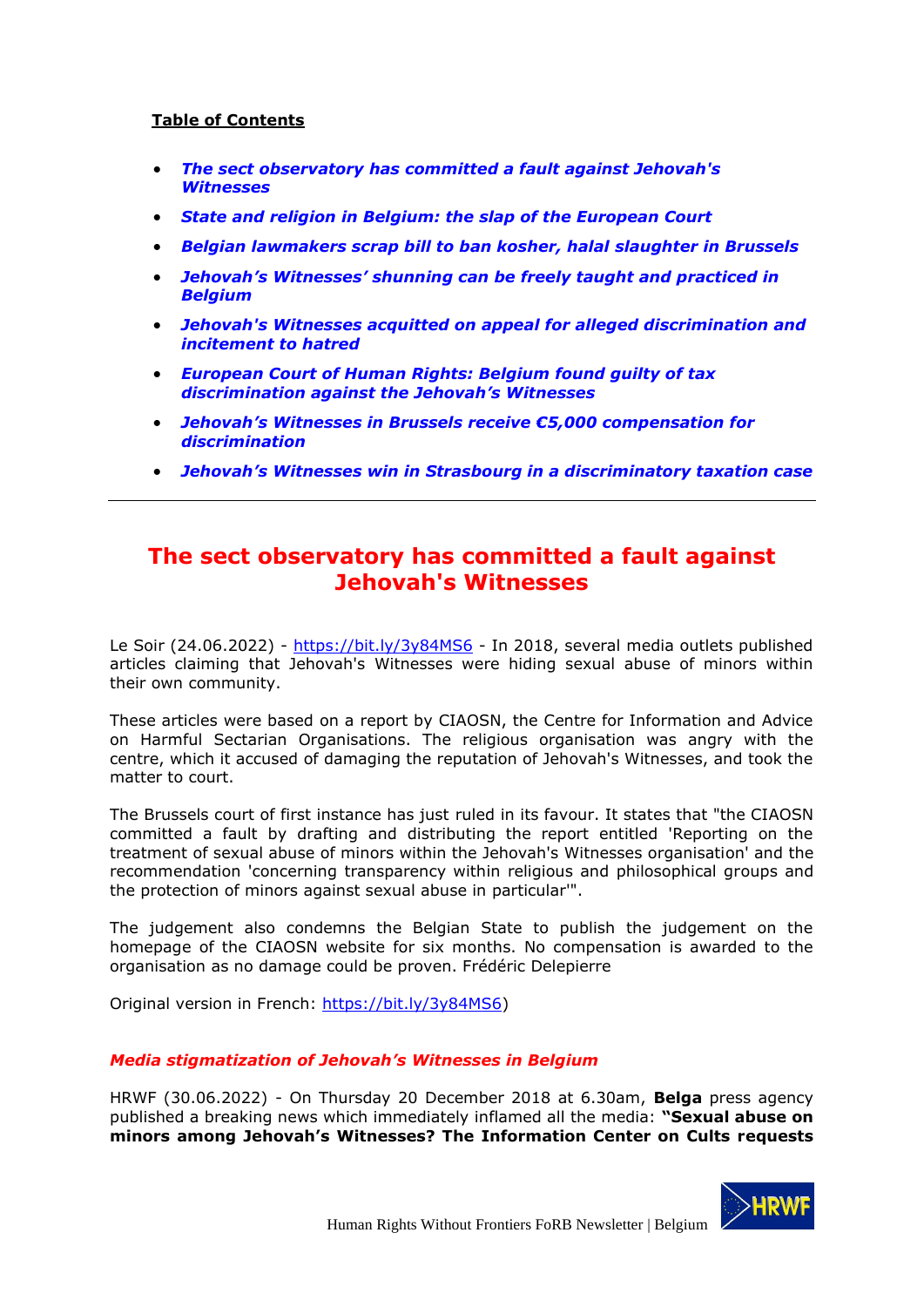an inquiry". Very soon, as it could be expected, the question mark disappeared from the title in the media online:

Twenty-four minutes later, **La Libre Belgique** and **La Dernière Heure** titled **"Sexual abuse on minors among Jehovah's Witnesses: An inquiry is necessary"**.

At 1.35pm, **Le Soir**, another leading newspaper, made one more step, titling **"How Jehovah's Witnesses in Belgium silence sexual abuse on minors inside their community."**

On the same evening, **the Belgian francophone TV channel RTBF** announced in its 7.30pm TV News that the CIAOSN was asking the House of Representatives to establish an inquiry commission about possible sexual abuses 'among' Jehovah's Witnesses. In addition, the RTBF posted on its website an article titled **"Sexual abuse on minors among Jehovah's Witnesses? The Information Center on Cults demands an inquiry."** The RTBF TV news was followed by an interview of two former Jehovah's Witnesses. The RTBF also gave the floor to a spokesperson of Jehovah's Witnesses and was the only media to do it. He explained the internal procedure in force in cases of sexual abuse: to take all necessary measures so that the authorities are informed and to protect the children

The RTBF finally justified its report by concluding that "in the Netherlands, in eight months' time, the authorities had collected 286 testimonies of sexual abuse; this country has about 25,000 Jehovah's Witnesses, a number close to the one in Belgium."

By the end of the day, public opinion and political decision-makers in Belgium were unavoidably convinced that sexual abuse on minors had been practiced for a long time and in total impunity inside the Belgian movement of Jehovah's Witnesses because their community leaders were illegally hiding such facts. Moreover, the CIAOSN appeared to be a necessary vigilance mechanism for the protection of children against Jehovah's Witnesses and on its website, it published a call for collecting testimonies of Jehovah's Witnesses who had been victims of sexual abuse.

On 30 June 2022, a spokesperson of the Belgian association of Jehovah's Witnesses told *Human Rights Without Frontiers* that they sent a press release to *Le Soir, La Dernière Heure, RTBF, RTL La Libre Belgique* and ten more francophone media outlets but only *Le Soir* had publicly its readers about the acquittal of all the charges.

*Human Rights Without Frontiers* congratulates *Le Soir* and the journalist for their professional integrity. As of 30 June, no other newspaper and media outlet in Belgium had published anything about the court decision acquitting the movement of Jehovah's Witnesses of covering up sexual abuse charges.

Four years after the publicized unfounded charges, most Belgian citizens will unfortunately go on believing that there were institutional cases of sexual abuse in Jehovah's Witnesses congregations and that the association of Jehovah's Witnesses was covering up such facts. The Belgian court said these accusations were unfounded.

Would the Belgian media outlets have kept silent if a Catholic institution, a Jewish organization or a Muslim community had been acquitted of serious crimes after a court would have ruled that the charges, largely publicized in the media, were unfounded?

Photo: *Headquarters of Jehovah's Witnesses in Belgium - Credit: HRWF*

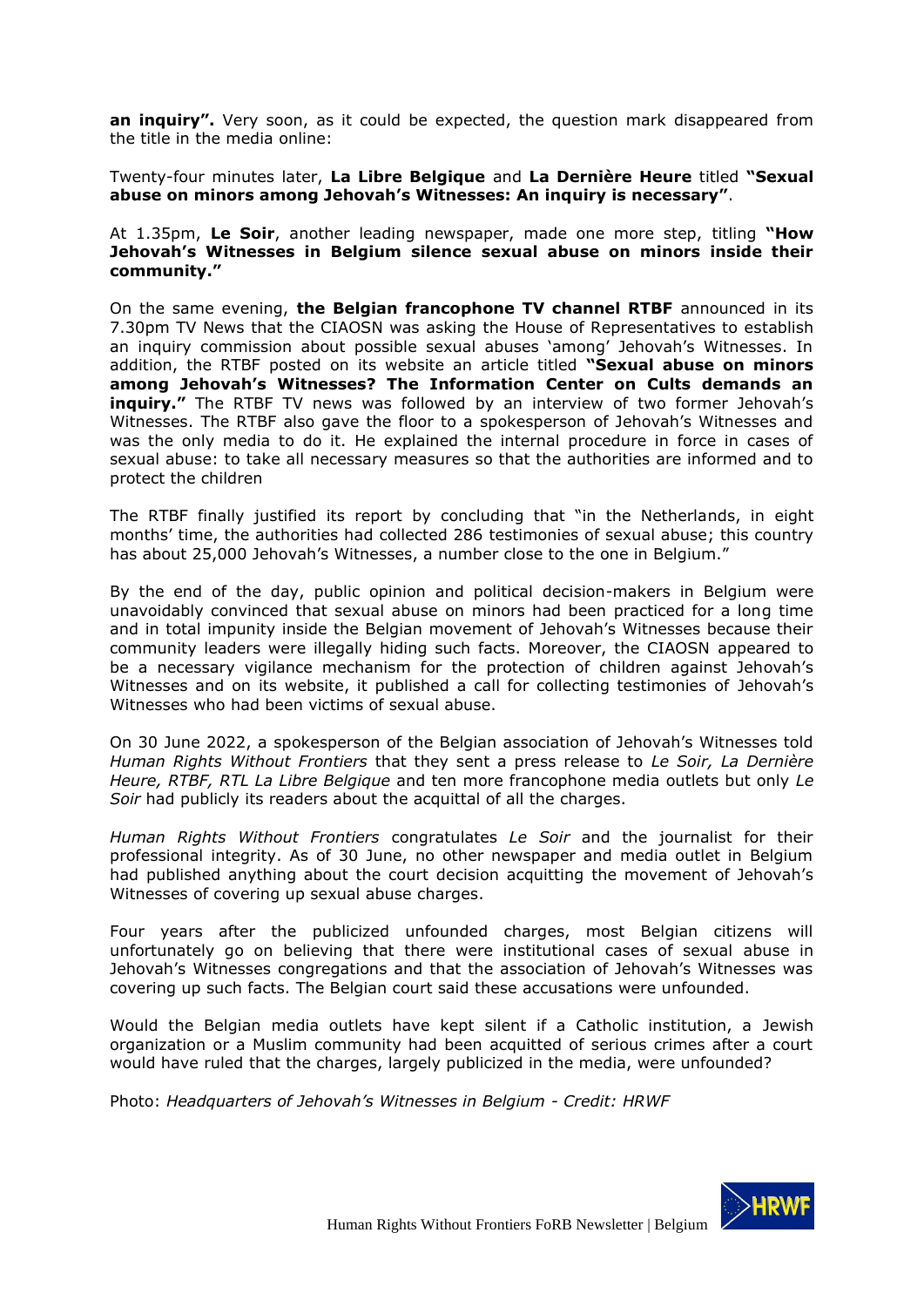## <span id="page-2-0"></span>**State and religion in Belgium: the slap of the European Court**

*HRWF (06.27.2022) - For decades, Anderlecht, a commune of Brussels, has been famous for its football club. Since 5 April 2022, it has been becoming famous for a decision of the European Court in Strasbourg which unequivocally denounces the historical system of state recognition of religions and belief systems (philosophical movements) as incompatible with the international standards regulating freedom of religion or belief. We are sharing hereafter an analysis of the ECtHR decision by Cathérine Van de Graaf published in "Strasbourg Observers" under the title: "Belgium reprimanded in Anderlecht Christian Assembly of Jehovah's Witnesses and Others: the procedure for recognition of a religion lacks minimum guarantees of fairness." Dr. Cathérine Van de Graaf is a post-doctoral researcher at the Academy for European Human Rights Protection (University of Cologne) and visiting professor at the Human Rights Centre (Ghent University).*

Strasbourg Observers (14.06.2022) - <https://bit.ly/3u53wxR> **-** *[Anderlecht](https://hudoc.echr.coe.int/eng#{%22itemid%22:[%22001-216625%22]}) Christian Assembly of Jehovah's [Witnesses](https://hudoc.echr.coe.int/eng#{%22itemid%22:[%22001-216625%22]}) and Others* v. Belgium is one of these judgments where you are reading the reasoning of the European Court of Human Rights (hereinafter: Court or ECtHR) and you think you know the direction it is going, but it then takes a turn that nobody saw coming, perhaps least of all the Belgian government. *In casu*, what starts as a judgment on the validity of a denial of an exemption of property tax then morphs into a serious slap on the wrist for Belgium and its system for the recognition of religions and non-religious worldviews. Once recognised, they can count on substantial financial support from the State. Yet, the Court has now found that the procedure towards such recognition lacks minimum guarantees of fairness and does not afford sufficient safeguards against discrimination.

### *The Belgian system of recognising religions*

Before going into the specific facts of the case and the discussion of the judgment, I will briefly sketch the Belgian context. Unlike France, the United States or Turkey, Belgium does not have a strict church/state separation. Nor does it have a system of partial separation with a state church like the United Kingdom or Sweden. What we find in Belgium instead is a system of active state support to various religions and worldviews. There are [different](https://www.sampol.be/2017/02/naar-een-echte-scheiding-van-kerk-en-staat) reasons for this active state support: compensation for the loss of income as a result of the confiscation of church property shortly after the French Revolution, the importance of religion for societal stability and cohesion, the exercise of a certain level of control (in countering extremism, for instance) and ensuring the positive freedom of religion.

When assessing the compatibility of such a system with the liberal idea of state neutrality, Franken and [Loobuyck](https://academic.oup.com/jcs/article-abstract/55/3/478/798302) found that, at first sight, a hands-off approach seems more neutral than one of active state support. If, however, a system of support is based on clear, objective, and relevant criteria that ensure equal opportunities and equal treatment of the different religions and worldviews, it can be equally neutral. Yet, in Belgium, both the criteria on which the support is based as well as the equal division of

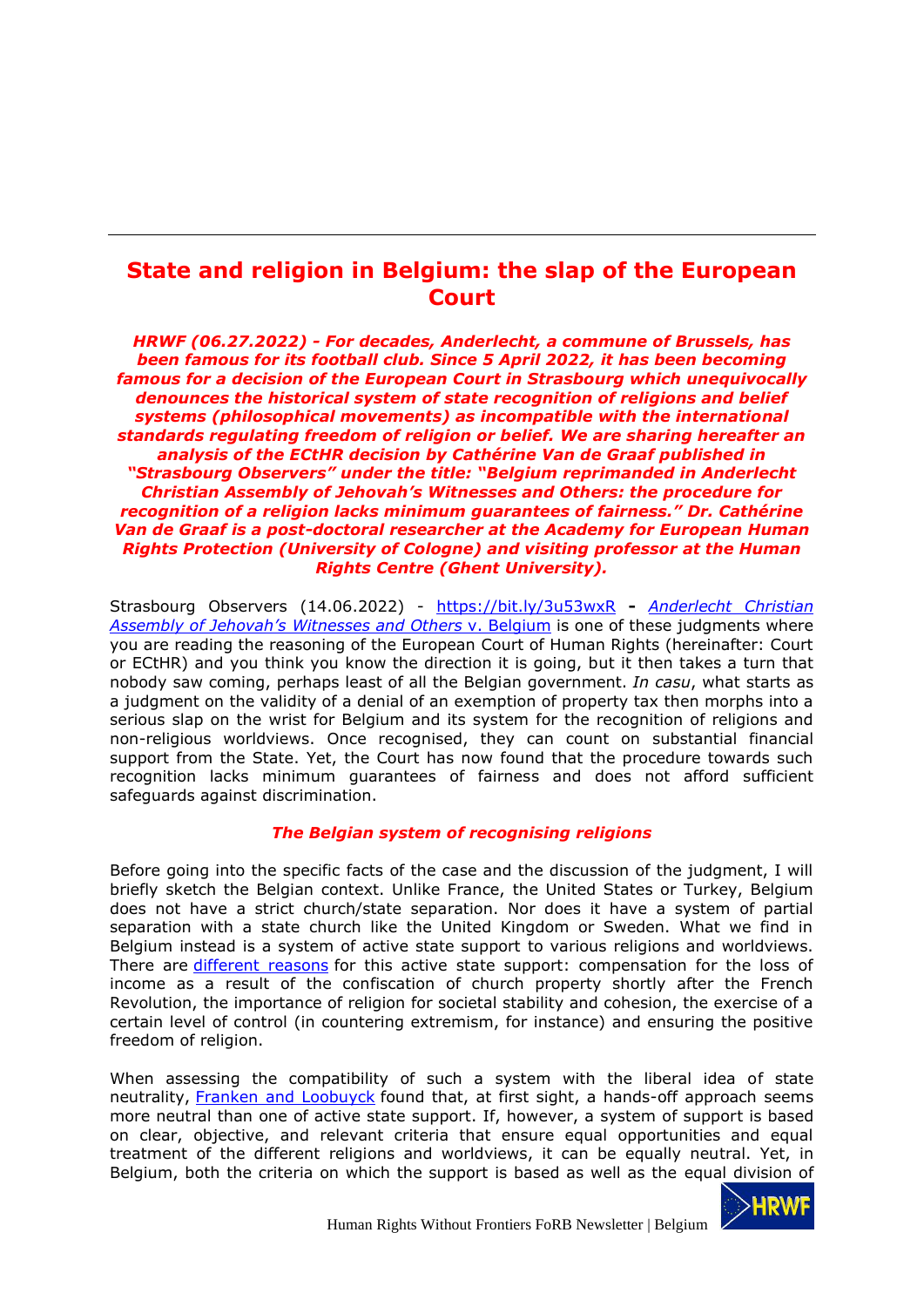said support have been subject of scrutiny. Currently, five formal criteria on which state support depends have been distilled from answers of several ministers of justice to different parliamentary questions (listed in § 17 of the judgment). These criteria are: 1) bringing together a relatively large number of adherents (several tens of thousands), 2) being structured with a representative body that can represent the religion in its relation with civil authorities, 3) presence in the country for a fairly long period (several decades), 4) offering some social benefit, and 5) not including any activity that is contrary to public order. Clearly, these criteria are not very straightforward and can – as foreseen by the great **Jan [Velaers](https://www.jurisquare.be/fr/book/9789048635276/index.html;jsessionid=C9CB57226ADC33DA7FEE433B2CCA6AE2)** - lead to legal insecurity. Also, regarding the second criterion in particular, it has been asked whether certain religions were forced to fit into a straitjacket inspired by the organisation of the Catholic church (see [here\)](https://biblio.ugent.be/publication/683366) and subject themselves to a higher degree of state control than others (see [here\)](https://www.academia.edu/download/48074391/j.1478-1913.2002.tb03734.x20160815-31376-1mwyplm.pdf). Recognition is a competence of the Federal government (Article 6 § 1, VIII, 6° of

the Special Law for the Reform of [Institutions\)](https://codex.vlaanderen.be/Portals/Codex/documenten/1004736.html#H1008798).

When a religion or non-religious worldview wants to obtain recognition, they [submit](https://justitie.belgium.be/nl/themas_en_dossiers/erediensten_en_vrijzinnigheid/erkenning/procedure) their [file](https://justitie.belgium.be/nl/themas_en_dossiers/erediensten_en_vrijzinnigheid/erkenning/procedure) to the Minister of Justice. Only after, when this part is finalised, will it go to the Chamber of Representatives. Yet, no prescribed process is included in the Constitution or any law for that matter. Recognition has [always](https://www.jurisquare.be/fr/book/9789048635276/index.html;jsessionid=C9CB57226ADC33DA7FEE433B2CCA6AE2) been the result of *ad hoc*decisions. After such a positive decision, a recognised religion or non-religious worldview enjoys many privileges. For instance, salaries and retirement of "ministers of religion" and "representatives of organisations recognized by the law as providing moral assistance" are paid by the State (Articles 181 and 182 of the Belgian [Constitution\)](https://www.senate.be/doc/const_nl.html). Additionally, recognised religions and worldviews can organise courses in public schools at the community's expense and all pupils of school age have the right to follow such religious education (Article 24). Besides the recognition process, the criteria used to calculate the amount of financial support are regularly criticised as well (see, for instance, [Franken\)](https://academic.oup.com/jcs/article-abstract/59/1/59/2805462?redirectedFrom=PDF).

### *The facts of the case*

The applicants are nine associations of Jehovah's Witnesses scattered across different municipalities of the Brussels Capital Region and established under Belgian law. In these municipalities, they own properties which are used for the public worship of their religion. Before the 2018 fiscal year, they were exempt from paying property tax on their real estate used for the public exercise of their religion. Yet, an [amendment](https://etaamb.openjustice.be/nl/beschikking-van-23-november-2017_n2017031630.html) of the Income Tax Code of the Brussels-Capital Region of 23 November 2017 narrowed the enjoyment of said exemption down to properties in the Region used for public worship by "recognised religions" only (Article 12). (Certain taxes belong to the competence of the federal entities of Belgium, such as regions, communities and municipalities.) The applicants could thus no longer claim the tax benefit they had enjoyed up until that moment.

On 6 June 2018, these nine associations brought an action to the Belgian Constitutional Court seeking an annulment of the disputed provision, claiming a breach of Articles 10 and 11 (principle of equality and non-discrimination), 19 (freedom of religion) and 172 (equality before the tax authorities) of the Belgian Constitution, in conjunction with Articles 9, 11 and 14 of the Convention and Article 1 of Protocol No. 1 to the European Convention on Human Rights (hereinafter: Convention or ECHR).

In the judgment of 14 [November](https://www.const-court.be/public/n/2019/2019-178n.pdf) 2019, the Constitutional Court dismissed their application. First, it held that the criterion of recognition of worship was objective and relevant to the legitimate aim of combating tax evasion. Second, the Constitutional Court found that the applicants did not demonstrate that the financial impact suffered was of such a nature that it would threaten their internal organisation, functioning and religious activities. Third, it considered that the criterion of recognition of the religion was not disproportionate since non-recognised religions could apply for recognition of their

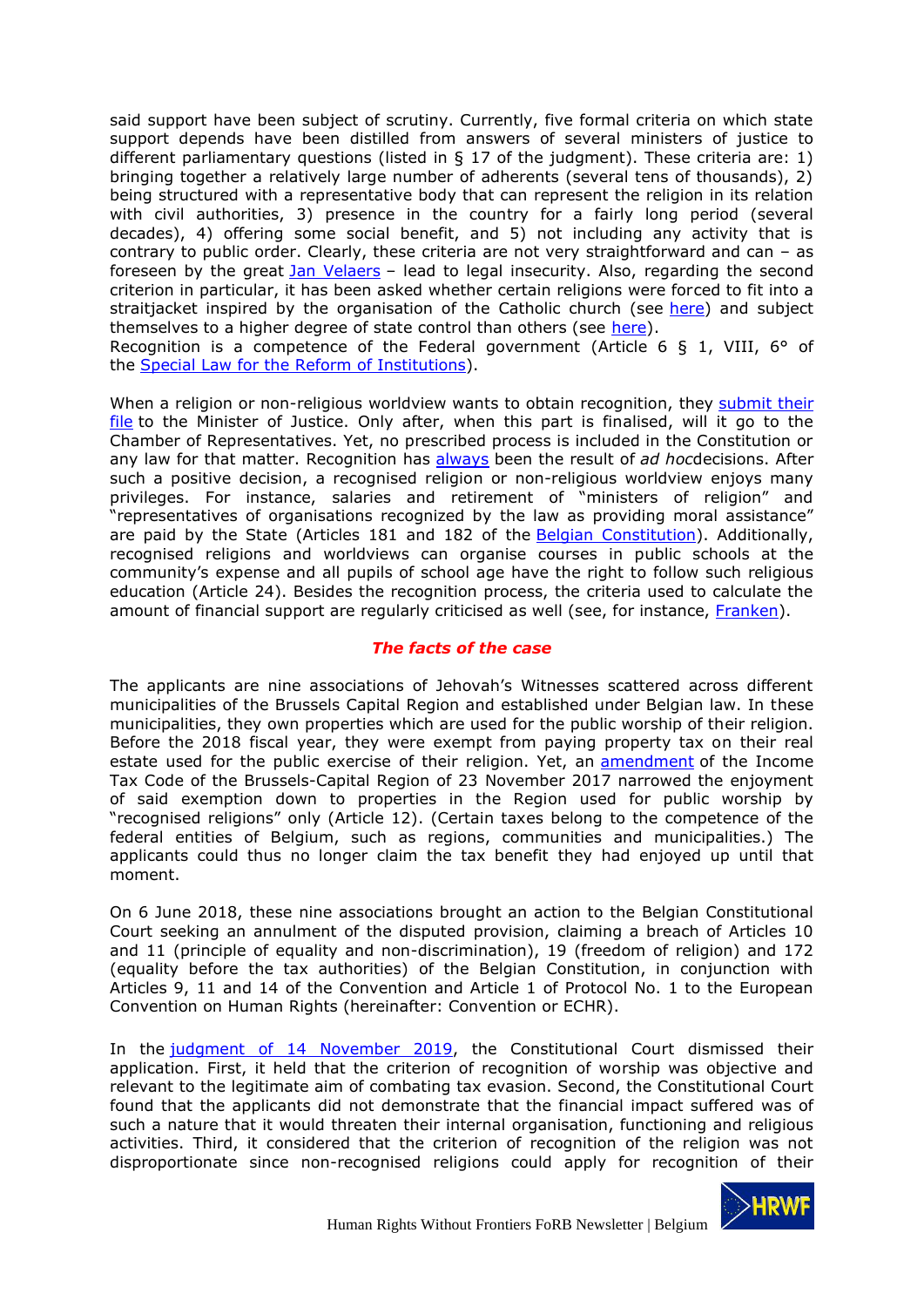religion. Finally, it stressed that the procedure for recognising religions, criticised by the applicants, was not governed by the provision challenged before it, so that it was not the subject of the present action.

Dissatisfied with the outcome, these nine associations challenged this judgment at the ECtHR. The applicants alleged a violation of Article 9 in conjunction with Article 11 of the Convention, Article 1 of Protocol No. 1 and Article 14 of the Convention in conjunction with Articles 9 and 11 and Article 1 of Protocol No. 1 to the Convention.

### *The reasoning of the Court*

In what follows, the reasoning of the Court in *Anderlecht Christian Assembly of Jehovah's Witnesses and Others* will be explained in detail. The Court first found that the primary question raised was one of differential treatment between recognised and non-recognised religions. Thus, priority was given in its investigation to the complaint under Article 14 (in conjunction with Articles 9 and 11 of the Convention and Article 1 of Protocol No. 1 to the Convention). Then, it argued that the complaint under Article 14 in conjunction with Article 11 was manifestly ill-founded and must be rejected.

## **a) As to the applicability**

The Court discussed whether the facts of the case fell within the scope of Article 9 and Article 1 of Protocol No. 1. The Court argued that the tax on property owned by the applicants represented between 21.4% and 32% of the annual operation cost of the buildings, depending on the years concerned. An imposition, which the Court deemed significant, considerably affects the applicants' functioning as religious communities. The Court observed that the national authorities themselves linked the exemption from the impugned tax to the public exercise of religion, implicitly but necessarily considering that such an exemption contributes to the effective exercise of freedom of religion. It added:

*"If the State has gone beyond its obligations and created additional rights which fall within the broader scope of the rights guaranteed by the Convention as a whole, it cannot, in applying those rights, adopt discriminatory measures under Article 14. […] Therefore, where national authorities grant tax privileges to certain communities without necessarily being obliged to do so under Article 9 of the Convention, they must also comply with Article 14 of the Convention."* (§ 39) (As the judgment is only available in French, all included quotes are the author's own translation.)

As the granting of a tax exemption would have lawfully allowed the applicants not to pay the tax, not getting the exemption falls within the scope of Article 1 of Protocol No. 1.

## *b) As to the existence of a difference in treatment*

Next, the Court observed that the parties agreed on the existence of a difference in treatment between religious communities, which are deprived, in the absence of recognition, of the benefit of the exemption from property tax and other religious communities, which can continue to benefit from it once they are recognised. Yet, it found that the situation of the applicants is comparable to that of communities whose religion is recognised and whose buildings are used for the public exercise of a religion.

## *c) As to the pursuit of a legitimate aim*

The Court verified whether the difference in treatment at issue is based on an objective and reasonable justification. For example, the fight against tax fraud, put forward by

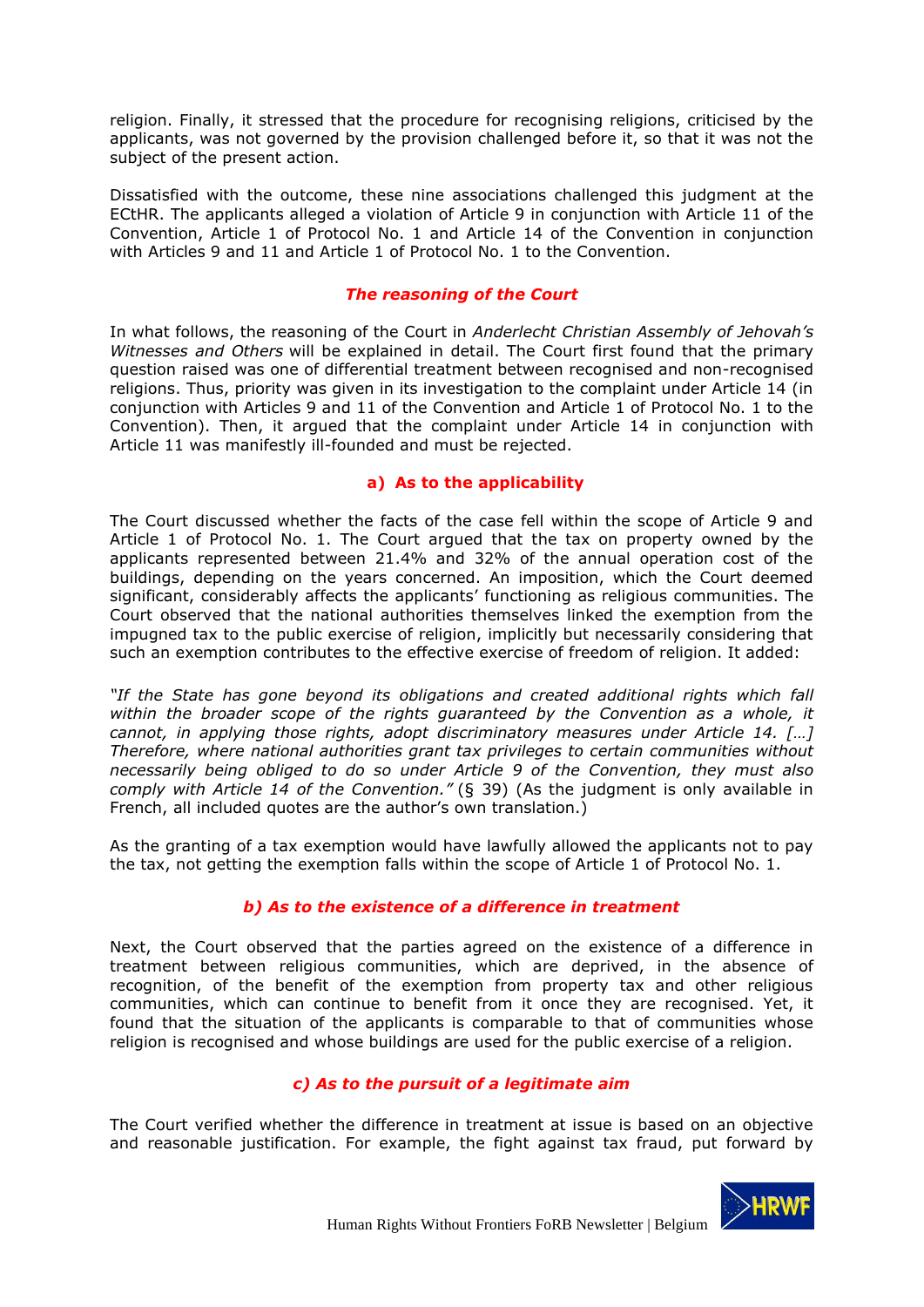Belgium, was considered a legitimate objective by the Court, although there was no proof that the applicants were ever suspected of having abused the tax exemption.

## *d) Whether there is a reasonable relationship of proportionality*

The Court then went on to conduct a proportionality test. It started by stating that by choosing recognition of religious affiliation as a criterion of distinction for exemption from property tax, the authorities of the Brussels-Capital Region have opted for a criterion which is objective in nature and which may be relevant to the aim pursued. The choice of this criterion falls within the margin of appreciation in the context at hand. The fact that this same criterion is not used in the Flemish or Walloon Region does not make it discriminatory.

Although the Court recognised that the applicants' complaints about the serious shortcomings in the recognition procedure have not been subjected to constitutional review, it still went on to ascertain whether the federal recognition system offers enough guarantees against discriminatory treatment contrary to Article 12 ECHR. The Court observed that neither the criteria nor the procedure for recognition by the federal authority are laid down in "a text that satisfies the requirements of accessibility and foreseeability, which are inherent in the concept of the rule of law that governs all the articles of the Convention" (§ 51).

The Court noted that the recognition of a religion in Belgium is based on criteria which were identified by the Minister of Justice only in the course of parliamentary questions addressed to him. These have been worded in particularly vague terms which do not offer a sufficient degree of legal certainty. Additionally, the procedure for recognising religious denominations is not governed by any text, be it legislative or even regulatory, so that an application for recognition is not accompanied by any guarantee, either as regards the actual adoption of the decision on such an application or as regards the process preceding that decision and the appeal which might, if necessary, be lodged against it subsequently. Another issue is the lack of time limits that govern the procedure. The Court referred in this regard to the backlog in processing the applications for recognition of the Belgian Buddhist Union and the Hindu Forum of Belgium, that were lodged in 2006 and 2013, respectively.

Finally, the Court added that recognition can only occur on the initiative of the Minister of Justice and even when that happens it is contingent on the discretion of the legislature. It concludes that:

*"Such a system inherently entails a risk of arbitrariness and religious communities cannot reasonably be expected to submit to a process which is not based on minimum guarantees of fairness and does not ensure an objective assessment of their application in order to benefit from the tax exemption at issue"* (§ 54).

The Court concluded that the system to obtain recognition does not offer sufficient guarantees against discriminatory treatment and, thus, the difference in treatment to which the applicants are subjected lacks objective and reasonable justification.

As such, the judges unanimously found a violation of Article 14, in conjunction with Article 9 and Article 1 of Protocol No. 1 to the Convention.

#### *What is next for Belgium?*

What the current judgment made very clear is that the recognition procedure in its current form is not in line with the protection standard offered by the Convention. How

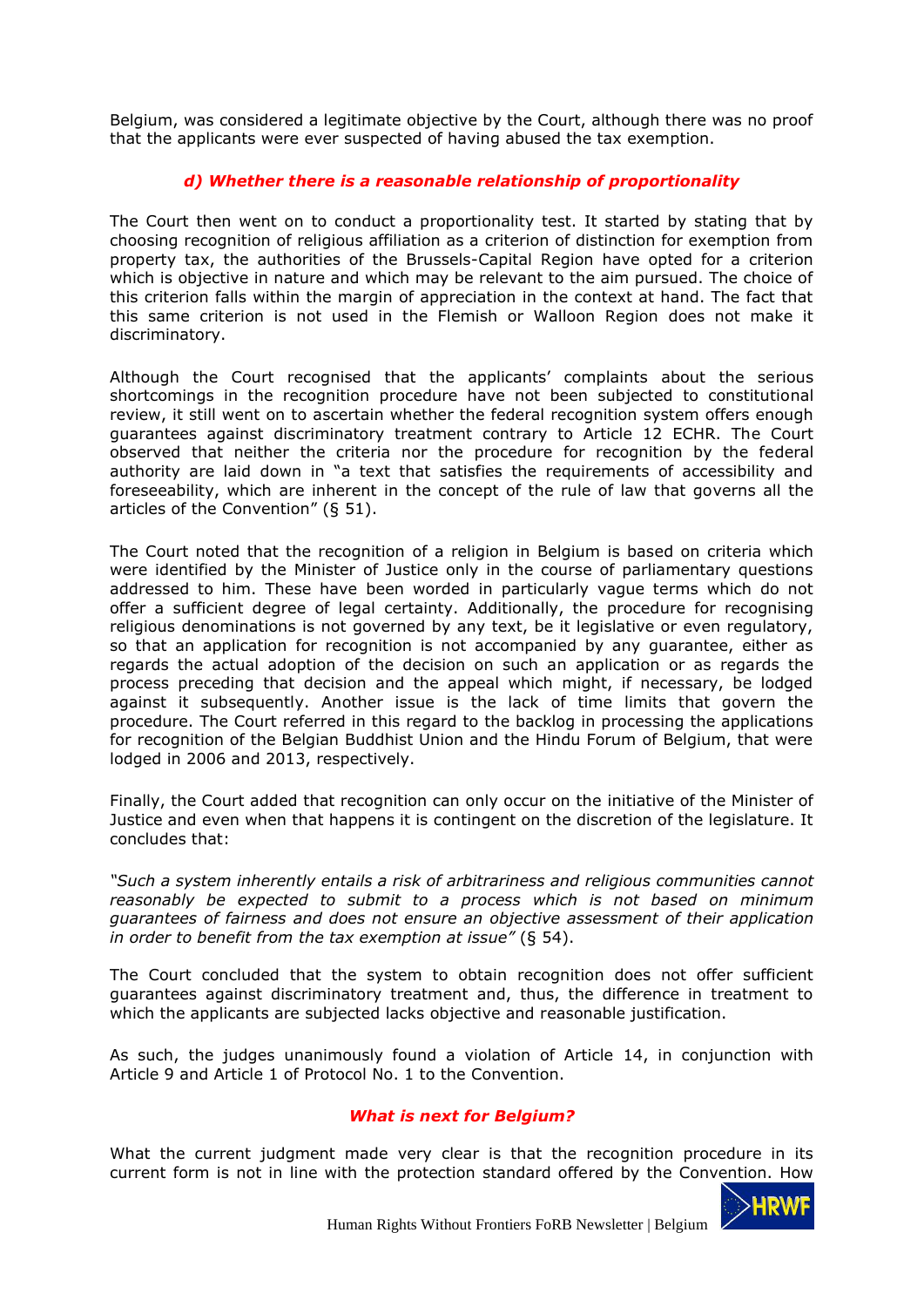will Belgium set the record straight? The Court ruled that the process was flawed to such a degree that religious communities could not reasonably be expected to submit themselves to it. This can be considered a serious call to action for Belgium. Once the judgment becomes final, the initiation of the execution process will hopefully prompt a substantial revision of the current flawed system. However, that such a revision will not be easy is demonstrated by the various failed attempts that have been undertaken in the past years to optimise (and even abolish) it (a list of proposed bills can be found in [footnote](https://www.sampol.be/2017/02/naar-een-echte-scheiding-van-kerk-en-staat) 2 here).

It seems that to rectify the current situation the legislative power itself will have to determine the precise criteria for recognition. In an [opinion](http://www.raadvst-consetat.be/dbx/adviezen/49285.pdf#search=49.285) of 26 April 2011 on one of the abovementioned failed attempts at optimisation, the Belgian Council of State emphasized that "the question is, however, whether the recognition of the religions […] is not rather entirely a matter for the legislator, i.e. on the basis of criteria established by it". So, it does not appear that the judgment in its current form could be executed without passing through that first crucial step. Yet, as the Minister of Justice already [stated](https://www.standaard.be/cnt/dmf20220406_94438876) in response to the judgment, this is a politically very sensitive matter. It opens the door to a broader debate on the division of the state support as well as the question of whether it is desirable to have state support for religion to begin with. Right after the judgment, the political party of the Minister [proposed](https://www.openvld.be/open_vld_wil_burgers_zelf_laten_kiezen_of_ze_nog_aan_religies_belasting_betalen) a reform that would allow citizens to choose the religion they would want to support. Such a very thorough reform would require an amendment of the Constitution and will thus not be taking place in the near future.

*Photo: European Court of Human Rights Strasbourg-France*

## <span id="page-6-0"></span>**Belgian lawmakers scrap bill to ban kosher, halal slaughter in Brussels**

## BY CNAAN LIPHSHIZ

JTA (17.06.2022) - <https://bit.ly/3HMWmEf> - Belgian promoters of a ban on kosher and halal slaughter of animals saw their bill defeated in Brussels, the seat of the European Union and [the only region of Belgium where the practice is still legal.](https://www.jta.org/2019/01/04/global/in-belgiums-ritual-slaughter-ban-some-jews-see-sign-theyre-unwelcome)

The vote Friday in the parliament of the Brussels-Capital Region  $-$  one of three states that comprise the federal kingdom of Belgium — was on whether to scrap a bill proposing a ban. The bill, submitted by liberal and environmentally-centered parties, had been voted down in a committee that kicked it back to parliament.

Out of the 89 lawmakers in the region's parliament, 42 voted in favor of scrapping, 38 voted against scrapping, eight abstained and one was not present, preserving for now the legality of kosher and halal slaughter in Brussels, [the news site 7sur7 reported.](https://www.7sur7.be/belgique/le-parlement-bruxellois-rejette-l-interdiction-de-l-abattage-sans-etourdissement~af3e8e82/?referrer=https%3A%2F%2Fwww.google.com%2F)

Had a majority of lawmakers voted against scrapping the bill, it would have come up to a vote in parliament, where lawmakers from diverse ideological backgrounds agree that any slaughter of an animal without prior stunning should be outlawed.

A majority of lawmakers in the parliaments of Belgium's other states  $-$  the Frenchspeaking Walloon Region and the Dutch-speaking Flemish Region — voted in favor of

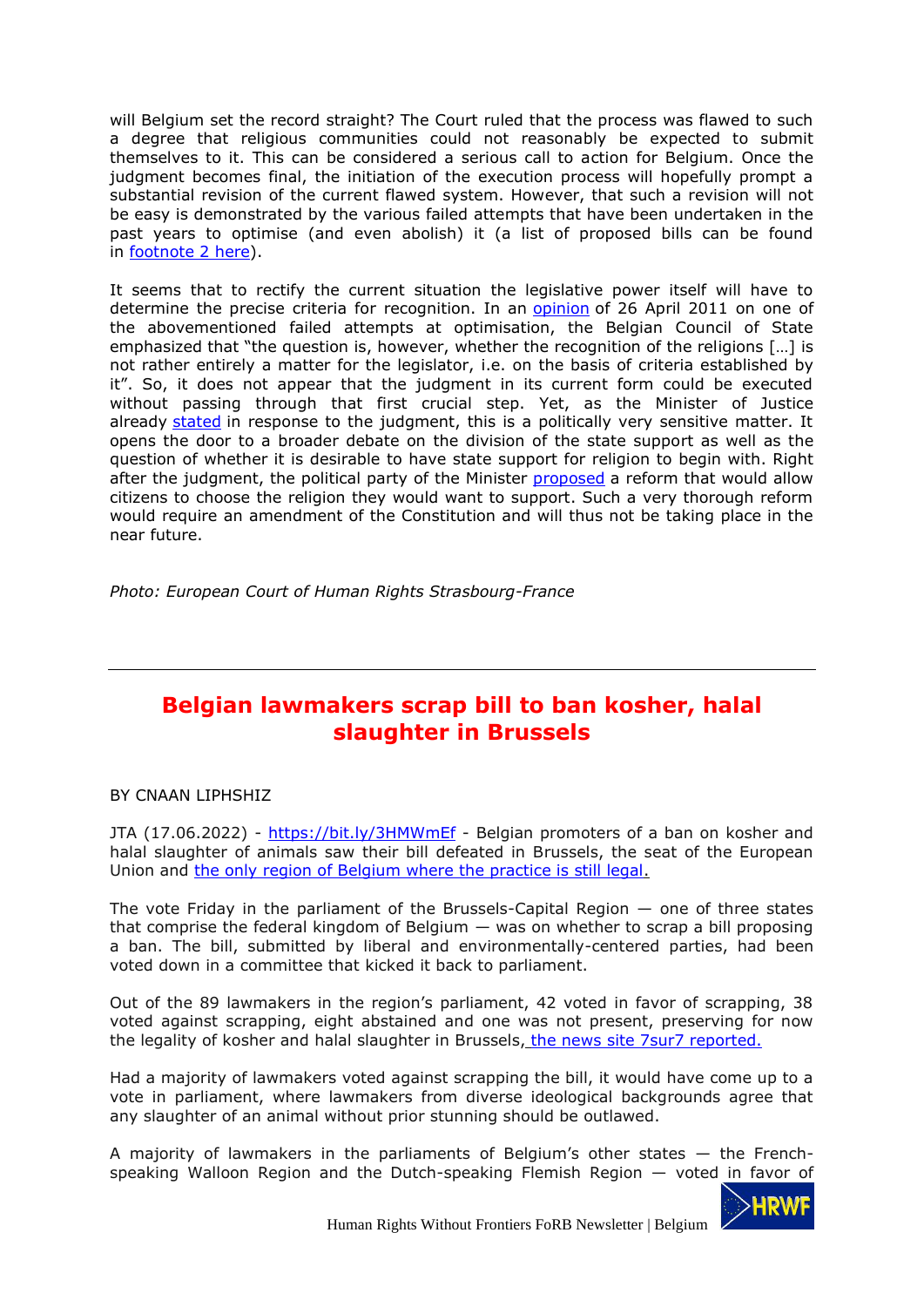banning the practice in 2017 and 2019, respectively. A ban in Brussels would have had Belgium join a handful European Union states where halal and kosher slaughter of animals are totally illegal.

Brussels, a binational city that is the headquarters of multiple central organs of the EU, is often thought of as a symbol for the bloc. Throughout Western Europe, nationalists and progressives have found unity over a desire to ban kosher and halal slaughter.

Multiple parties with a perceived bias against Islam, and at times also Judaism, support banning kosher and halal slaughter because they see the practices as signs of an unwanted foreign presence. Those parties also tend to support banning the non-medical circumcision of boys, which both Muslims and Jews are commanded to perform.

Additionally, left-leaning parties with secularist and humanistic agendas oppose both ritual slaughter of animals and the circumcision of boys as unethical and unnecessary. Rabbi Pinchas Goldschmidt, the president of the Conference of European Rabbis, welcomed the vote in a statement.

"These unsolicited bans have a dark historical precedent; rather than ushering in a future of increased animal welfare, these alarmingly legislative prohibitions are instead a harsh, destructive step backwards," he wrote.

Photo: Parliament building of Brussels-Capital Region

## <span id="page-7-0"></span>**Jehovah's Witnesses' shunning can be freely taught and practiced in Belgium**

### *The Court of Appeal of Ghent criticizes the first degree judgement and concludes shunning is protected by religious liberty principles.*

By Massimo Introvigne

Bitter Winter (20.06.2022)- <https://bit.ly/3n6c8jU> - Bitter Winter [discussed in several](https://bitterwinter.org/the-ghent-jehovahs-witness-decision-dangerous-for-all-religions/)  [articles](https://bitterwinter.org/the-ghent-jehovahs-witness-decision-dangerous-for-all-religions/) the controversial criminal decision rendered by the Court of Ghent, Belgium, on March 16, 2021, which stated that suggesting that current members of a religious organization do not associate with ex-members who have been disfellowshipped or have left the organization amounts to discrimination and incitement to hatred, and should be forbidden in Belgium.

CESNUR, the parent organization of Bitter Winter, organized [a webinar on the Ghent](https://youtu.be/sMoMpgLXLiU)  [decision,](https://youtu.be/sMoMpgLXLiU) where several leading scholars of both the Jehovah's Witnesses and religious liberty presented papers. They all agreed that the Ghent judges had created an extremely dangerous precedent for religious liberty in general, and expressed the hope that the decision can be overturned on appeal.

Happily, on June 7, the Court of Appeal of Ghent has agreed with these scholars, and completely overturned the first degree decision. Indeed, the appeal judges criticized how the criminal investigation was conducted, noting that only disgruntled ex-members of the Jehovah's Witnesses and opponents were interrogated. Representatives of the Jehovah's Witnesses in Belgium were not heard, despite the fact that they had made themselves

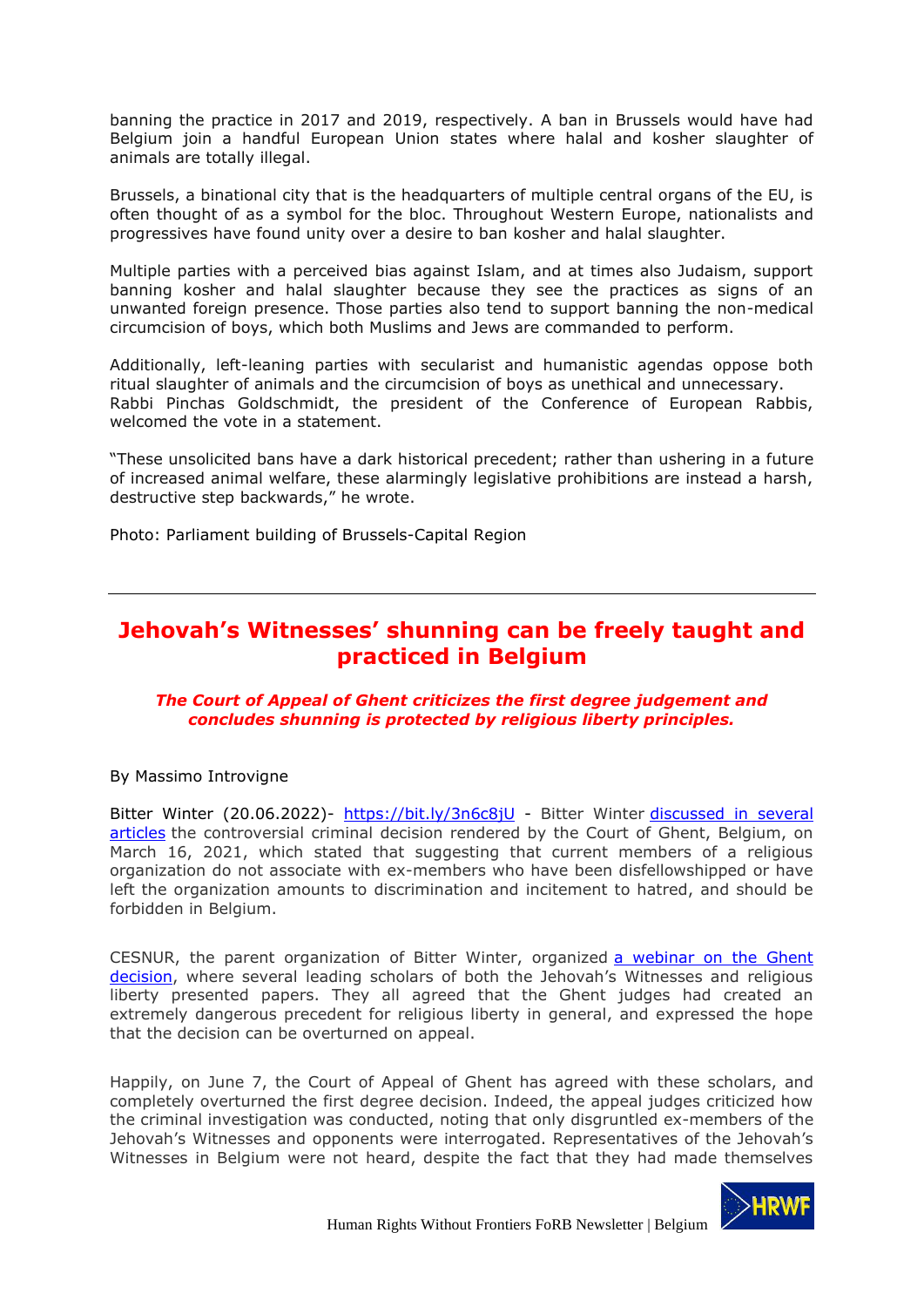available. The court also noted the role of the federal Belgian anti-discrimination agency UNIA, which acted as a civil party and whose arguments the appeal judges also answered.

The appeal court noted that the first degree decision was based on the Belgian Anti-Discrimination Act, which prohibits discrimination and harassment, although the first degree judges also argued that the religious liberty of the disfellowshipped members protected by the Belgian Constitution and the European Convention on Human Rights had been violated.

The Court of Appeal first reiterated that collective freedom of religion of religious organizations is also protected, and according to a unanimous case law of the European Court of Human Rights (ECHR) it includes the right of excluding members based on the organization's own theology and criteria. That somebody is no longer one of the Jehovah's Witnesses is announced in congregational meetings. Freedom of religion, however, "also implies the right to make known to the devotees who does or does not belong to the religious community," and the Jehovah's Witnesses' announcement policy is thus also protected.

The parties do not dispute, the appeal judges said, that "the exclusion policy stems from a religious conviction or a rule of faith, more specifically an interpretation—specific to the Jehovah's Witnesses—of certain Biblical texts." This seems to be obviously protected by freedom of religion. However, the first degree decision and UNIA argued that religious freedom is "not unlimited."

As a general principle, the appellate court stated, this is correct. The European Convention on Human Rights allows for limitation of religious liberty "necessary in a democratic society." However, "the protection granted by Article 9 of the European Convention on Human Rights is quite comprehensive, and the margin of appreciation of the authorities—in this case, the criminal courts—correspondingly small."

In the case "Jehovah's Witnesses of Moscow and others v. Russia," the ECHR, the appeal court noted, ruled that a religious conduct that causes alienation of family members with different religious beliefs is also protected by Article 9. The appeal court also quoted the landmark ECHR decision "Sindicatul," which stated that there is no "right to dissent and dissidence" within a religious organization, and the latter is free to exclude dissidents. Individuals' religious liberty is still protected, because they can leave the organization and join or establish another religious group, as several of the civil parties in fact did.

The appeal court judges also noted that the law cannot compel members of a religious community to associate with those who have left their community if they do not wish to do so. However, UNIA argued that in the case of the Jehovah's Witnesses the shunning policy violates the religious liberty of the individual members, for whom leaving becomes difficult or even impossible because they know that if they leave they will be shunned.

The appeal judges observed that "almost all the civil parties and registered injured parties in the case are former members of the Jehovah's Witnesses, which seems difficult to reconcile with the argument that the shunning policy makes it impossible or unreasonably difficult to leave this faith community." Indeed, the appeal court noted, many leave the Jehovah's Witnesses every year, and are not prevented from doing so by their knowledge of the shunning policy.

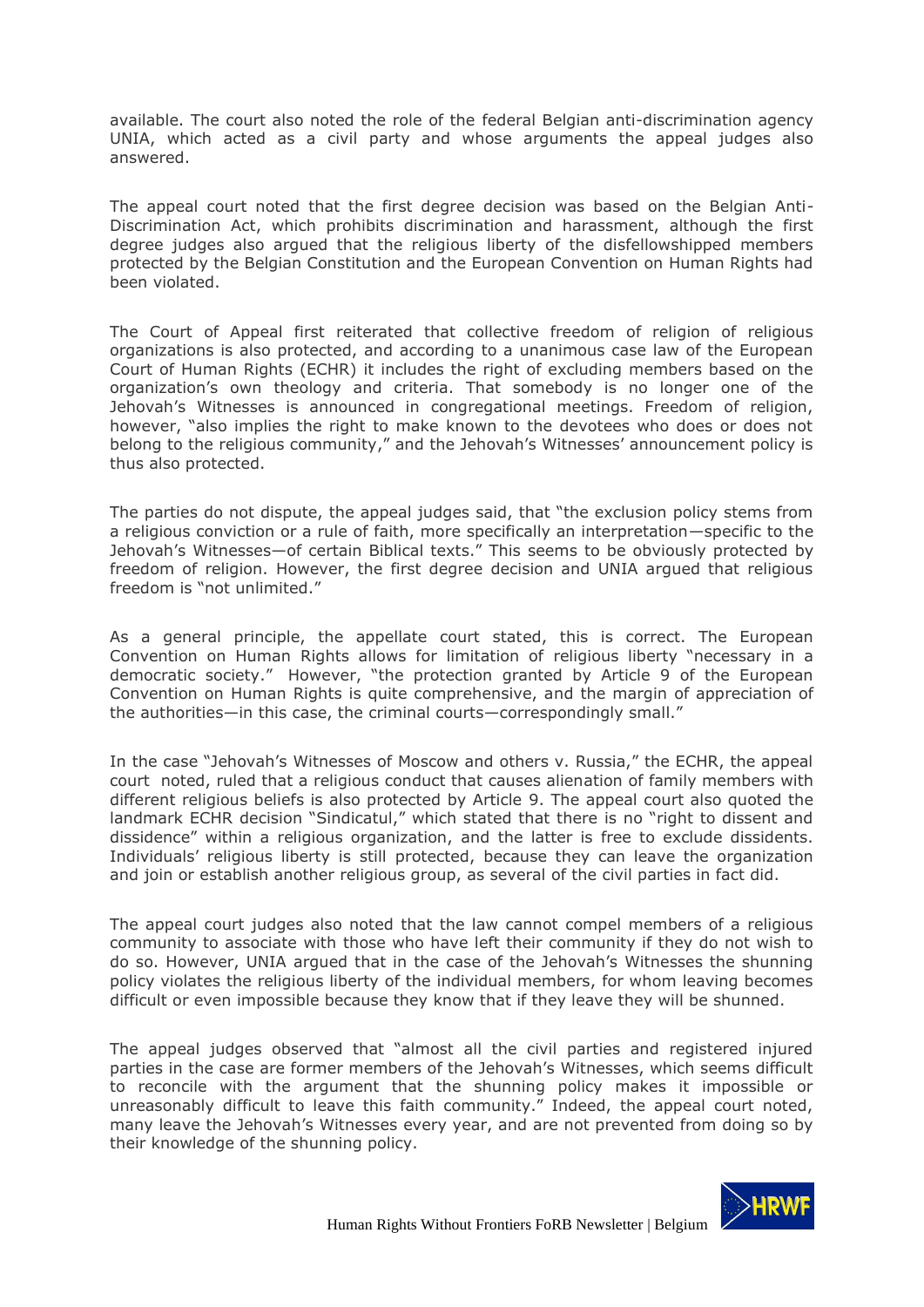UNIA also argued that the religious liberty of those who remain in the Jehovah's Witnesses' organization is violated, because they are compelled to follow the shunning policy and, if they do not comply, they are disfellowshipped. Based on documents and witnesses, the appeal court doubts that such is factually the case in all instances where the shunning policy is not complied with.

More importantly, the appeal judges note that teaching and practicing shunning, and even making it an essential policy of a religious organization (which also happens, the appeal court observes, in religions other than the Jehovah's Witnesses, including within Orthodox Judaism and several schools of Islam), cannot be prohibited per se under Belgian anti-discrimination law interpreted within the framework of the European Convention of Human Rights. Courts can certainly examine whether ex-members are "stalked, harassed, bullied, or threatened" by members in good standing. However, this is not happening in the case of the Jehovah's Witnesses, who merely practice a form of "passive social avoidance."

The first degree court quoted a lecture given in 2013 by an elder who vituperated against the "apostates." He did not incite to violence either, the appeal judges observed, and he distinguished between "apostates," i.e., ex-members who convert themselves into militant opponents of the Jehovah's Witnesses, and those who simply leave the organization but do not devote their life to publicly attacking it. The elder (my comment, not the judges') indeed correctly applied the prevailing sociological concept of "apostates."

While UNIA insisted that shunning condemns its "victims" to a total "social isolation," the appeal judges countered that this is not the case. The Jehovah's Witnesses are a tiny percentage of the Belgian population. The shunned ex-members are still free to associate with the large majority of Belgian citizens who are not Jehovah's Witnesses.

There is a special case, the appeal judges said, that needs to be examined. While relations of friendship are not constitutionally protected, and everybody is free to break them and refuse to interact with former friends, article 22 of the Belgian Constitution offers a special protection to relations between spouses and between parents and minor children. These relations can be broken only by following procedures regulated by the law, which provides for divorce and care of minor children when the spouses separate and in other cases.

The appeal judges noted that the Jehovah's Witnesses teach that marital relationships between cohabiting husbands and wives should continue even when one of the spouses is no longer one of the Jehovah's Witnesses, and the care of minor children should also continue. In this case, "shunning" only means that the ex-member no longer participates in the family's religious activities.

The appeal court did acknowledge that some ex-members testified that after they left the Jehovah's Witnesses they were mistreated by their spouses and a divorce followed, but it observed that it is unclear whether in these cases religious problems were the only cause of the disagreement. At any rate, the appeal judges noted, nobody who so wishes can be prevented from filing for divorce.

The appeal court concluded that teaching and practicing the shunning policy is lawful in Belgium, and cancelled the criminal penalties imposed on the Jehovah's Witnesses by the Court of Ghent. It is significant that the appeal judges rendered their decision on the

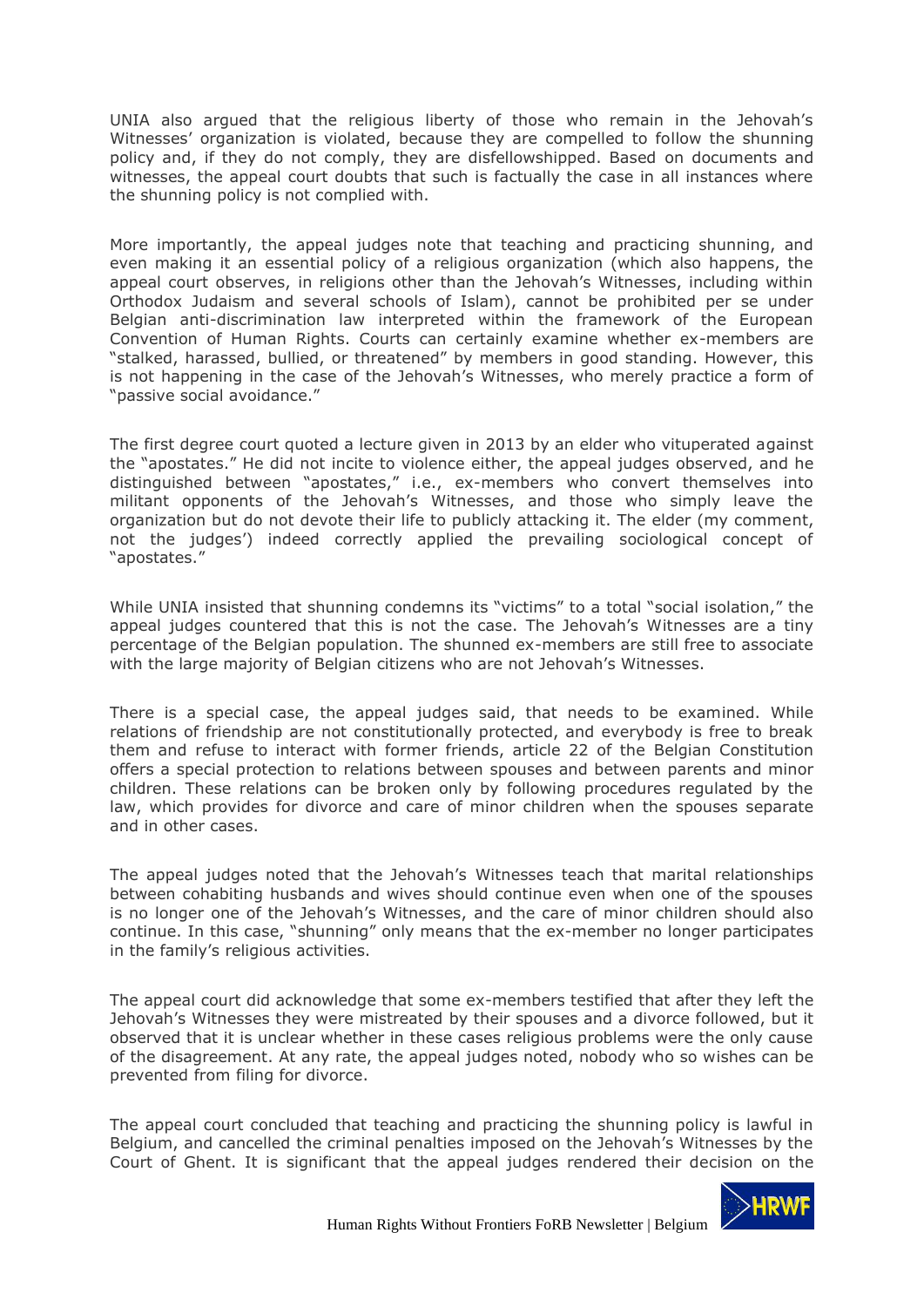same day when the European Court of Human Rights declared that the 2017 "liquidation" of the Jehovah's Witnesses in Russia was unlawful. The Court of Appeal of Ghent correctly applied the principles established by the ECHR in its numerous decisions about the Jehovah's Witnesses, restored the rule of law, and affirmed that, unlike in Russia, in democratic societies courts protect the corporate liberty of religious communities to organize themselves as they deem fit.

*Photo:: The Court of Appeal of Ghent.* [Credits](https://commons.m.wikimedia.org/wiki/File:Gent-Oud_Gerechtsgebouw_(1).JPG#mw-jump-to-license)*.*

# <span id="page-10-0"></span>**Jehovah's Witnesses acquitted on appeal for alleged discrimination and incitement to hatred**

### **Willy Fautré, Human Rights Without Frontiers**

**The European Times (16.06.2022) – <https://bit.ly/39urLyF> - On 7 June 2022, the Ghent Court of Appeal acquitted the Belgian Association of Jehovah's Witnesses of all charges of discrimination and incitement to hatred, after they had surprisingly been fined 96,000 euros by the Ghent Criminal Court in March 2021.** 

In 2015, a former Jehovah's Witness went to the public prosecutor's office, claiming that once members left the community, they were ostracised and completely socially isolated by order of the organization.

The public prosecutor's office in Ghent had summoned Jehovah's Witnesses on four counts: incitement to discrimination on the basis of religious beliefs against a person, and against a group, and incitement to hatred or violence against a person, and against a group.

In the first instance, the Belgian Association was found guilty of inciting discrimination and hatred or violence against former members who had left the community but it appealed the decision.

The Court of Appeal of Ghent hereby confirmed on 7 June 2022 that Jehovah's Witnesses' biblical practice of limiting or avoiding contact with former followers, also called shunning, was legal and does not incite discrimination, segregation, hatred or violence.

*Human Rights Without Frontiers* largely covered the judicial proceedings in 2021 in [Bitter](https://bitterwinter.org/the-ghent-case-against-the-jehovahs-witnesses-a-chronology/#The_trial)  [Winter,](https://bitterwinter.org/the-ghent-case-against-the-jehovahs-witnesses-a-chronology/#The_trial) addressing the following issues:

- Timeline
- The trial
- Who are the claimants?
- The statements of the claimants
- The position of the CCJW
- The verdict and its consequences

## *Ghent Appeal Court decision in line with Belgian and European jurisprudence*

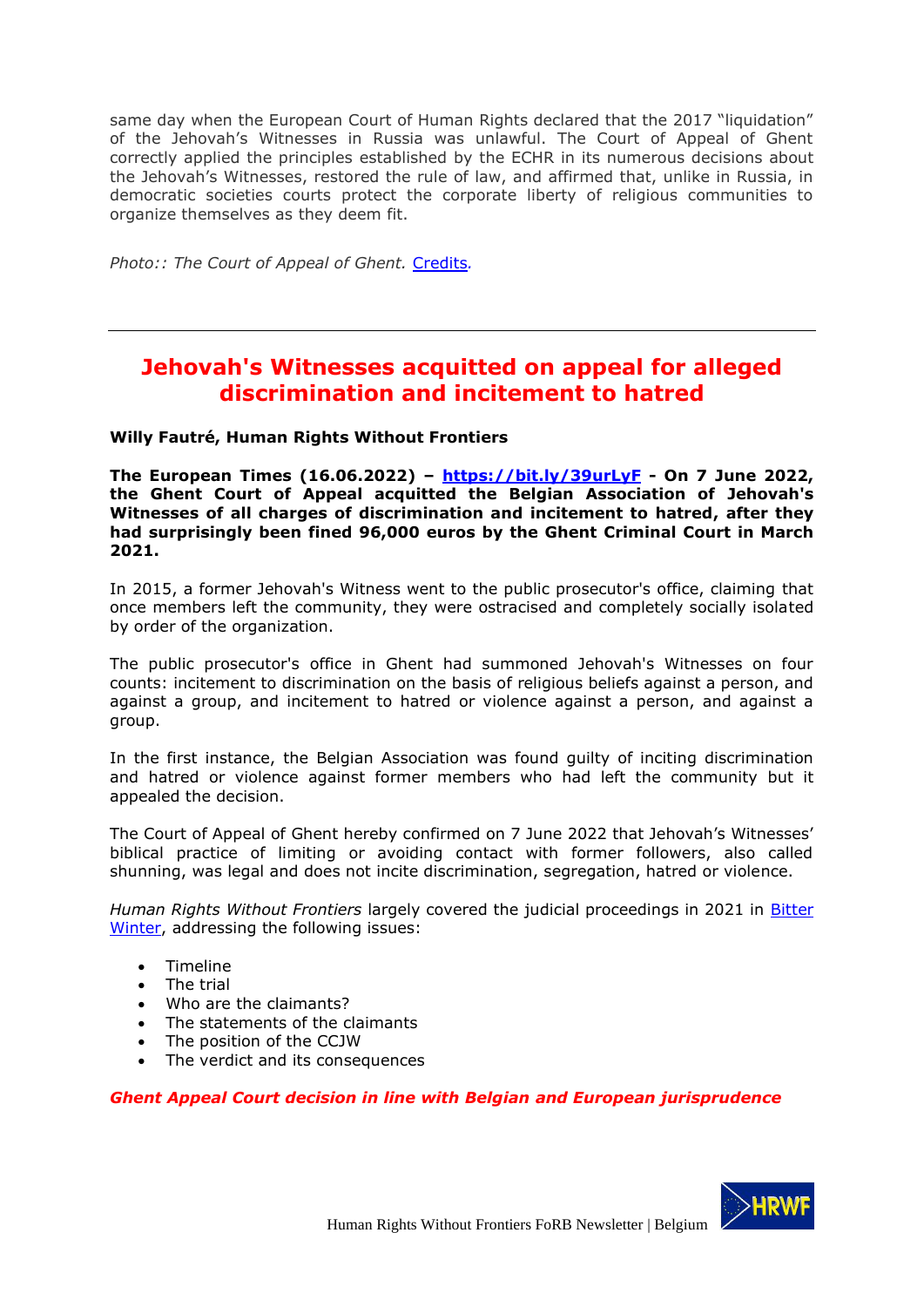The decision on appeal is in line with the opinion of leading scholars who have followed this case. It is also in conformity with previous rulings by Belgian courts of appeal and the Court of Cassation on the same issue.

On 10 January 2012, the Court of Appeal of Mons rejected the discrimination claim of J.L., a former Jehovah's Witness.

On 5 November 2018, the Court of Appeal of Brussels confirmed the decision of the Court of Appeal of Mons and rejected again the said discrimination claim.

Last but not least, on 7 February 2019, the Court of Cassation also rejected the appeal against the judgment of the Court of Appeal of Brussels.

The European Court of Human Rights had also previously emphasized that determining doctrinal or behavioral standards to which members of a religious community must conform in their private lives is a feature common to many religions.

Referring to these well-established legal principles, Holly Folk, associate professor at Western Washington University, observed as well: "It is not the role of governments to intervene in the choices that consenting adults make. And the reality is that many religions have a norm of no longer having strong ties to people who leave their religious traditions."

### *Verdict: Charges not proven and claims of the civil parties unfounded*

About the criminal charges, the Court of Appeal of Ghent declared that **the charges against the Christian Community of Jehovah's Witnesses had not been proven** and discharged it from prosecution.

About the civil field, **the Court of Appeal dismissed as unfounded the claims of the civil parties and the Interfederal Centre for Equal Opportunities and Opposition to Discrimination and Racism,** a public institution having taken sides against Jehovah's Witnesses in the case.

Whilst the condemnation of Jehovah's Witnesses in first instance was widely covered by printed media, radio and TV, their acquittal was ignored by almost all of them. The media and journalists should avoid stigmatization of any religious group and sensationalism but devote the same attention and importance to a final acquittal.

# <span id="page-11-0"></span>**European Court of Human Rights: Belgium found guilty of tax discrimination against the Jehovah's Witnesses**

### *Granting exemptions from property taxes to "recognized religions" only is not permissible, the Strasbourg judges said.*

#### By Massimo Introvigne

Bitter Winter (11.04.2022) - <https://bit.ly/3Odn9wm> - With a surprisingly quick decision compared to its usual standards, considering that the application was filed on May 14, 2020, the European Court of Human Rights (ECHR) [decided on April 5, 2022,](https://hudoc.echr.coe.int/eng#%7B%22itemid%22:[%22001-216625%22]%7D) that the Jehovah's Witnesses are discriminated by new rules on religion-based exemptions from the property tax adopted by the Brussels Region in 2017, which limit the exemption to state-recognized religions.

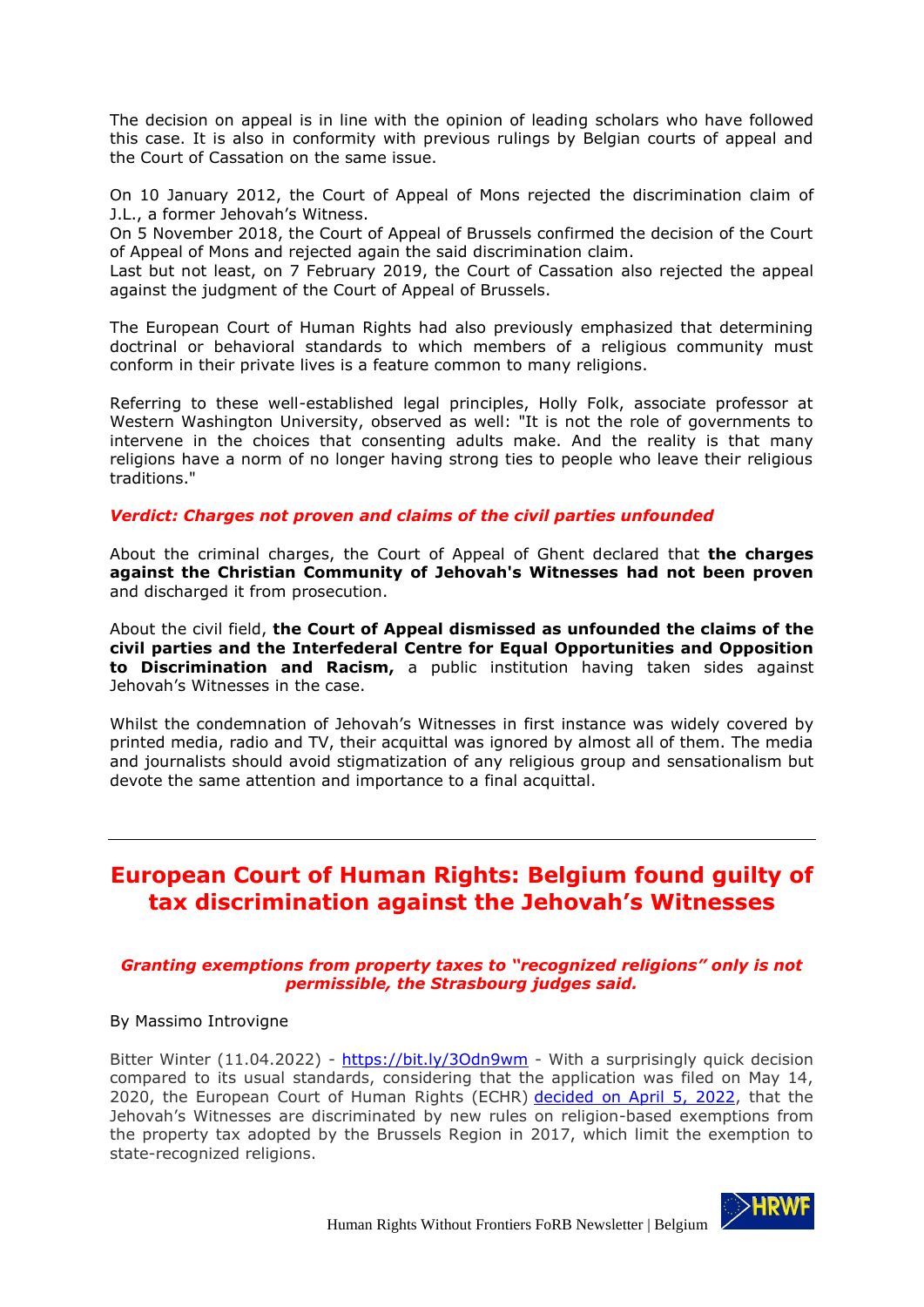Since 2001, in Belgium property tax exemptions are regulated by regional laws. Just as the other regions, Brussels granted an exemption to places of worship and other properties used by religious organizations for religious, educational, or charitable purposes. It was never cast in doubt that the exemption applied to the Kingdom Hall properties of the Jehovah's Witnesses.

In 2017, however, the Brussels Region expressed a concern that the religion-based exemption might be used for tax fraud. In fact, as the ECHR observed, in the discussion on amending the law no specific cases of tax fraud were mentioned. The ECHR also noted that on June 19, 2017, the State Council warned the Brussels Region of the possible discriminatory effects of the proposed new legislation, which might cause problems both with the Belgian Constitution and the European Convention on Human Rights.

Nonetheless, on November 23, 2017, the law was amended restricting the property tax exemption to nationally "recognized religions" only, which in Belgium meant, and means, a small club including Roman Catholicism, Protestantism (insofar as Protestant churches are part of the recognized national organization), Anglicanism, Judaism, and Islam.

In 2018, the six congregations of the Jehovah's Witnesses in the Brussels Region, which had thus lost the property tax exemption and had to pay significant taxes, appealed to the Belgian Constitutional Court, which on December 14, 2019, found in favor of the Brussels Region. The Jehovah's Witnesses then went to the ECHR.

The ECHR noted that it was not contested that the taxed buildings were used by the Jehovah's Witnesses for religious purposes, nor that the law introduced a discrimination between registered and unregistered religions. The ECHR stated that, according to its case law, states are free to grant or not to grant certain tax exemptions based on religion; if they do, however, they should treat all religions equally and in a nondiscriminatory way.

The question before the court was, thus, whether the requirement that a religion be registered does create a discrimination prohibited by articles 9, on freedom of religion and belief, and 14, on non-discrimination of the European Convention on Human Rights. The core of the Belgian government's defense argued that there was no discrimination since any religion is free to apply for national registration. The ECHR examined whether the Belgian registration process offers the necessary guarantees of non-discrimination mandated by article 14. It concluded that it does not.

The ECHR observed that the criteria for recognition are vague, and not even included in a law or regulation. Soliciting the recognition is a decision by the Minister of Justice, and granting it is a political act of the Parliament. "Neither the criteria for recognition, nor the procedure by which a religion can be recognized by the federal authorities, are set forth in statutes that meet the requirements of accessibility and predictability inherent in the concept of the rule of law."

"The examination of an application for recognition, the ECHR added, is not accompanied by any guarantee, either with respect to the adoption of the decision on such an application, or to the process leading up to a decision, or the appeal that may be made against it at a later stage." The European judges also observed that there is no delay within which an application should be considered. The representative organization of Belgian Buddhists sought registration in 2006, and the corresponding Hindu body in 2013. They have received no recognition to this date.

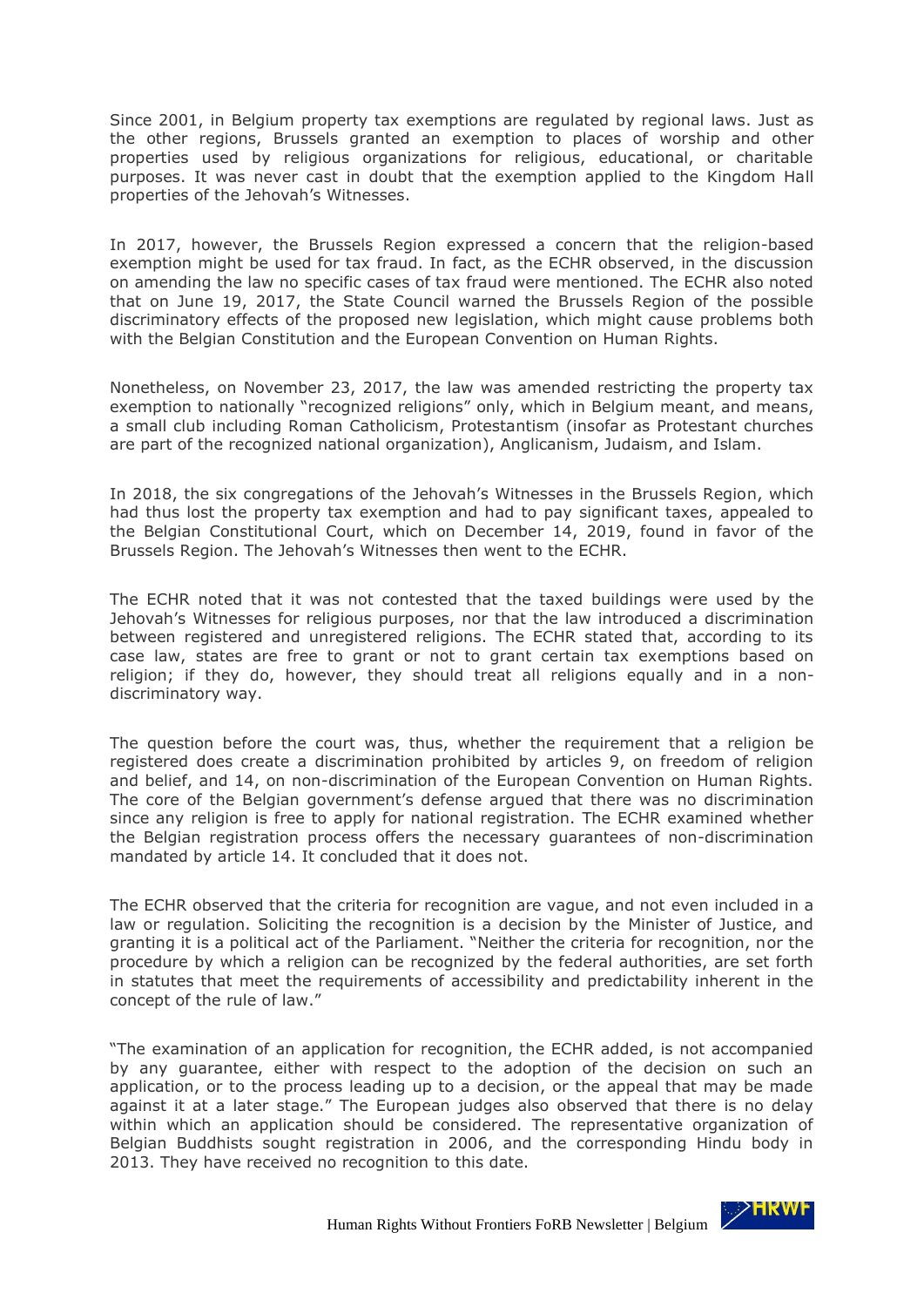The ECHR suspects, not without reasons, that the non-recognition may be based on a value judgment about certain religions. The decision does not explicitly mention the discrimination of some religions as "cults" ("sectes," in French) but quotes the 2011 decision "Association of the Jehovah's Witnesses v. France," which found France had used taxes to discriminate against religious organizations it had listed as "cults (sectes)," including the Jehovah's Witnesses. Quoting that decision, the ECHR observed that "in its relationship with the various religions, faiths, and beliefs, the State must be neutral and impartial," and that in general the right to freedom of religion or belief "excludes any assessment by the State of the legitimacy of religious beliefs or the manner in which they are expressed."

Another defense by Belgium, that in practice the amount of the property tax to be paid was minimal, was also rejected by the ECHR. The European judges concluded that, on the contrary, the amount of the property taxes the Brussels congregations of the Jehovah's Witnesses are requested to pay "is not insignificant, and significantly affects the functioning of the applicants as religious communities." It may also be mentioned that, if unchallenged, the Brussels Region law might have influenced the adoption of similar discriminatory statutes in the other Belgian regions.

As a consequence, the ECHR ruled that the 2017 amendments to its tax laws by the Brussels Region excluding from the property tax exemption non-registered religions such as the Jehovah's Witnesses are discriminatory and prohibited. It ordered Belgium to pay to the Jehovah's Witnesses Euro 5,000 as a contribution to their legal expenses. Judge Georgios Serghides from Cyprus filed a partially dissenting opinion on the sole point that he would also have ordered Belgium to pay moral damages to the Jehovah's Witnesses, while the other judges concluded that the substantial finding on the property tax "constitutes in itself a just satisfaction for the non-material damage suffered by the applicants."

The decision is a significant precedent both for Belgium, where other forms of discrimination against non-registered religions are now likely to be challenged, and for other countries that may be tempted to grant different rights to different categories of religion, including by distinguishing between "good" and "bad" religions based on these "assessments by the State of the legitimacy of religious beliefs or the manner in which they are expressed" that the ECHR has explicitly prohibited.

Photo : *A view of the Belgium Branch Office of the Jehovah's Witnesses, Kraainem. Source: [jw.org](https://www.jw.org/en/jehovahs-witnesses/bethel-tours/belgium/)*

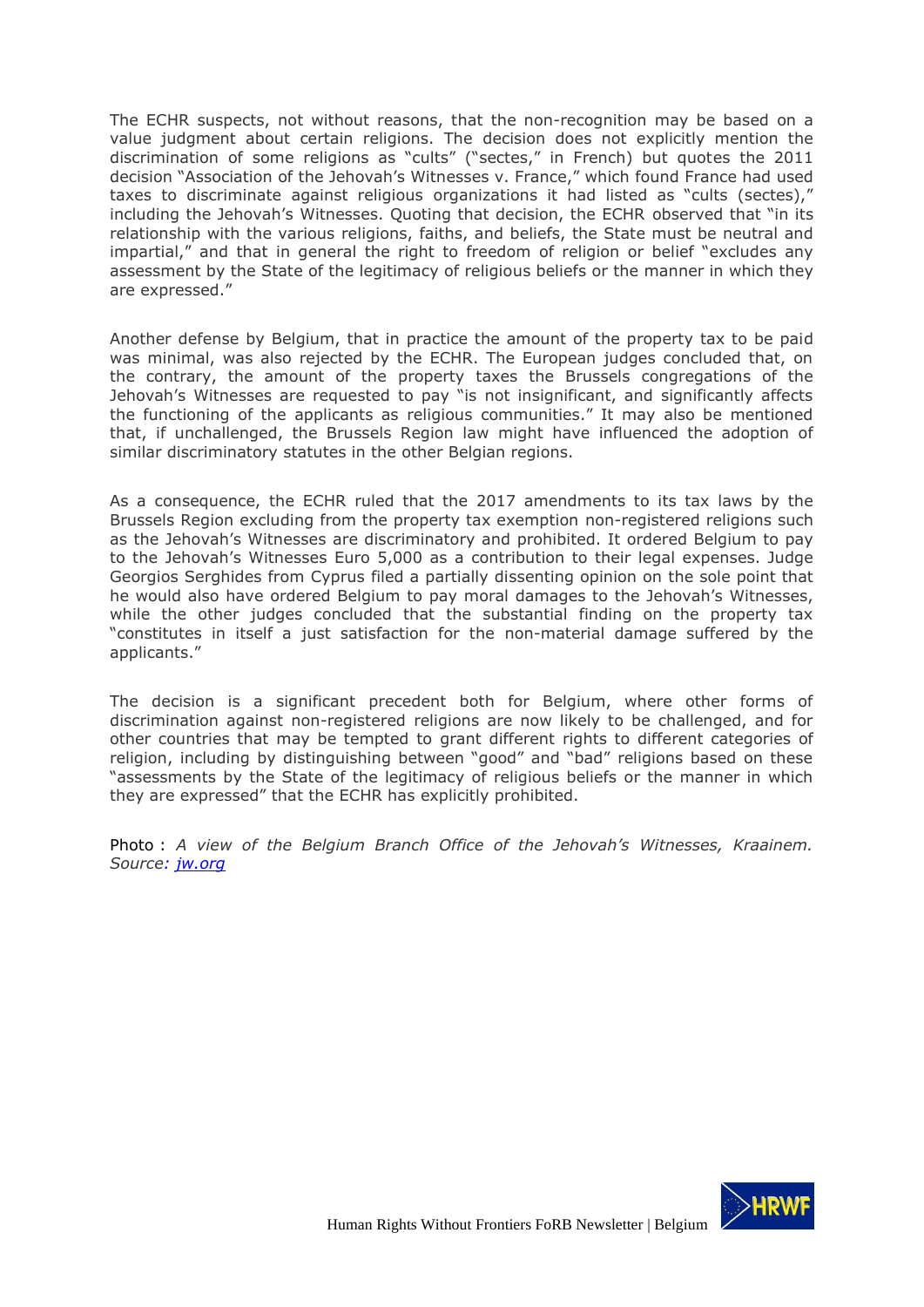# <span id="page-14-0"></span>**Jehovah's Witnesses in Brussels receive €5,000 compensation for discrimination**



Credit: Belga

**Brussels Times (09.04.2022) - <https://bit.ly/362wbem> - The Belgian State must pay nine Brussels-based Jehovah's Witness associations a total of €5,000 in damages, because they are not a recognised religion in Belgium and therefore miss out on a tax exemption in Brussels.**

The case was taken to court by nine associations of Jehovah's Witnesses after an amendment of the Brussels legislation, reports **[De Standaard](https://www.standaard.be/cnt/dmf20220406_94438876)**. Since 2017, nonrecognised religions in Belgium are no longer exempt from property tax on their prayer houses.

Recognised churches, mosques or synagogues, on the other hand, no longer have to pay the real estate tax – a fiscal benefit for recognised religions. For this, Brussels applies the recognition system of the Federal Government.

But this system lacks transparency: there are no clear legal criteria, only the Justice Minister can initiate the recognition procedure and approval is decided in the Parliament. That fosters discrimination, **[according to a binding ruling by the European Court of](https://hudoc.echr.coe.int/eng#{%22itemid%22:[%22001-216625%22]})  [Human Rights \(ECHR\) on Tuesday](https://hudoc.echr.coe.int/eng#{%22itemid%22:[%22001-216625%22]})**.

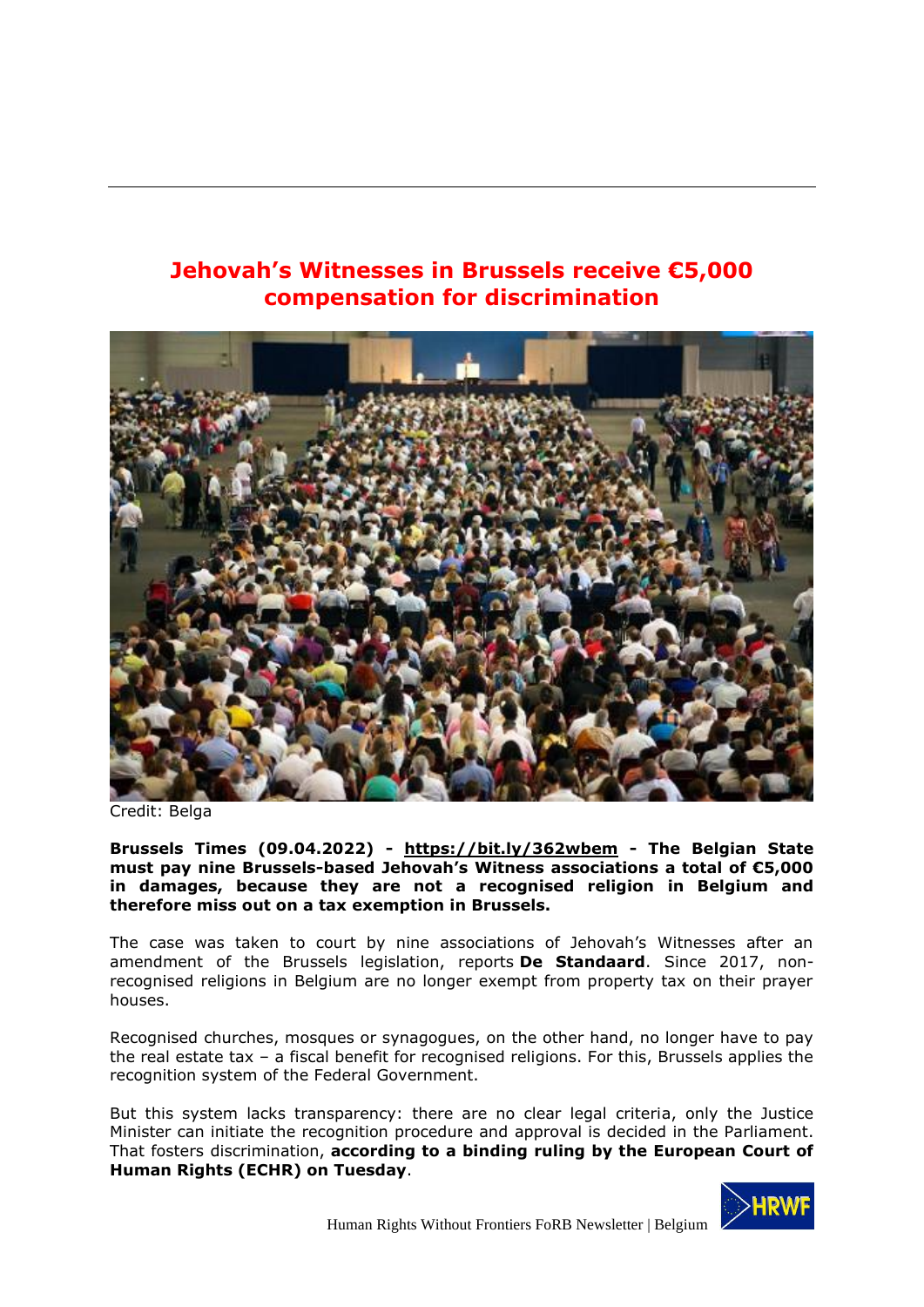Within the next three months, the Belgian State must pay the Brussels associations a total of €5,000 in damages to cover their legal costs. As they had not yet paid their property tax, this will not need to be reimbursed.

Professor of Discrimination Law Jogchum Vrielink (Université Saint-Louis) called the ruling "a legal bombshell." He told **[De Standaard](https://www.standaard.be/cnt/dmf20220406_94438876)** that "the core of the entire support system, the access to recognition, is being undermined."

To avoid more convictions and compensations, Belgium will have to quickly work on a legal framework for the recognition of religions.

<span id="page-15-0"></span>In 2004, the communities and the federal level already agreed to do so, but no changes have been made. Justice Minister Vincent Van Quickenborne told the newspaper that he will work on such a legal framework. "The judgement is clear."

# **Jehovah's Witnesses win in Strasbourg in a discriminatory taxation case**

#### *Failure to grant congregations of Jehovah's Witnesses exemption from property tax in the Brussels-Capital Region since 2018 was discriminatory [\(Assemblée](https://hudoc.echr.coe.int/eng#{%22itemid%22:[%22001-216625%22]})  [Chrétienne des Témoins de Jéhovah](https://hudoc.echr.coe.int/eng#{%22itemid%22:[%22001-216625%22]}) d'Anderlecht and Others v. Belgium - [Application 20165/20\)](https://hudoc.echr.coe.int/eng#{%22itemid%22:[%22001-216625%22]}). See the unofficial English translation [HERE](https://hrwf.eu/forb/our-advocacy-papers/)*

Registrar of the European Court (05.04.2022) - <https://bit.ly/3ua7CFj> - In today's **Chamber** judgment1 in the case of **Assemblée Chrétienne Des Témoins de Jéhovah d'Anderlecht and Others v. Belgium** (application no. 20165/20) the European Court of Human Rights held, unanimously, that there had been:

**a violation of Article 14 (prohibition of discrimination) read in conjunction with Article 9 (freedom of thought, conscience and religion)** of the European Convention on Human Rights **and with Article 1 of Protocol No. 1 (protection of property)** to the Convention.

The case concerned congregations of Jehovah's Witnesses which complained of being denied exemption from payment of a property tax (*précompte immobilier*) in respect of properties in the Brussels-Capital Region used by them for religious worship. According to an order of 23 November 2017 enacted by the legislature of the Brussels-Capital Region, as of the 2018 fiscal year the exemption applied only to "recognised religions", a category that did not include the applicant congregations.

The Court held that since the tax exemption in question was contingent on prior recognition, governed by rules that did not afford sufficient safeguards against discrimination, the difference in treatment to which the applicant congregations had been subjected had no reasonable and objective justification. It noted, among other points, that recognition was only possible on the initiative of the Minister of Justice and depended thereafter on the purely discretionary decision of the legislature. A system of this kind entailed an inherent risk of arbitrariness, and religious communities could not reasonably be expected, in order to claim entitlement to the tax exemption in issue, to submit to a process that was not based on minimum guarantees of fairness and did not guarantee an objective assessment of their claims.

## *Principal facts*

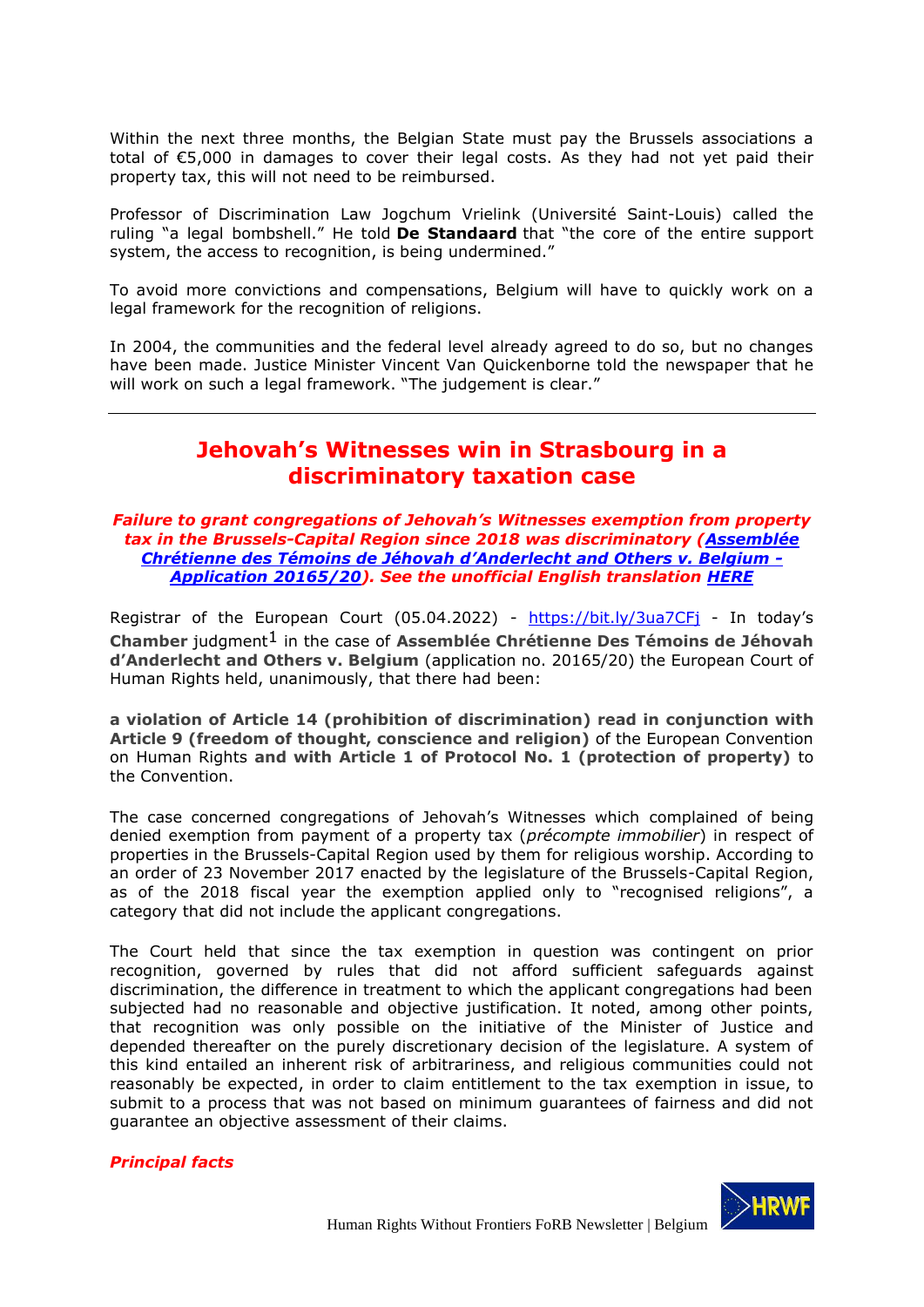The applicants are nine associations established under Belgian law which have properties in the Brussels-Capital Region used for public worship.

On 23 November 2017 the legislature of the Brussels-Capital Region amended the Income Tax Code and restricted the exemption from property tax in respect of properties in the region used for public worship to "recognised religions". The amendment took effect from the 2018 fiscal year onwards. As the applicant associations, nine congregations of Jehovah's Witnesses, did not belong to a "recognised religion", they were no longer able to claim the exemption to which they had previously been entitled in the Brussels-Capital Region. They applied to the Constitutional Court seeking the settingaside of the provision in question, and their application was rejected in November 2019. The Constitutional Court found that the financial impact on the applicant associations was not such as to jeopardise their internal organisation, functioning or religious activities. It also found that the requirement for the religious denomination to be recognised was not disproportionate since faiths that were not recognised could apply for recognition.

In Belgium, religious denominations have the possibility of lodging an application for recognition, which is optional rather than compulsory. The recognition of religions is a federal matter. The procedure for recognition is not enshrined in legislation but is derived from administrative practice. According to the replies given by the Minister of Justice to MPs' questions, a faith must satisfy five criteria to qualify for recognition. The application has to be made to the Minister of Justice, who decides whether the criteria are satisfied. In the event of a favourable decision, the Minister may table draft legislation on recognition in the House of Representatives, as recognition is a prerogative of the legislature. There are currently six recognised religious denominations in Belgium: Catholicism, Protestantism, Judaism, Anglicanism, Islam and the Orthodox faith. Applications for recognition of Buddhism and Hinduism were lodged in 2006 and 2013 respectively, but the authorities have not given a decision on them to date.

## *Complaints, procedure and composition of the Court*

The applicant associations alleged that they had been the victims of discrimination on account of the fact that the new legislation in the Brussels region made exemption from property tax (*précompte immobilier*) contingent on belonging to a "recognised religion". They relied, in particular, on Article 14 (prohibition of discrimination) of the Convention, read in conjunction with Article 9 (freedom of thought, conscience and religion) and with Article 1 of Protocol No. 1 (protection of property) to the Convention.

The application was lodged with the European Court of Human Rights on 14 May 2020. Judgment was given by a Chamber of seven judges, composed as follows:

Georges **Ravarani** (Luxembourg), *President*, Georgios A. **Serghides** (Cyprus), María **Elósegui** (Spain), Anja **Seibert-Fohr** (Germany), Andreas **Zünd** (Switzerland), Frédéric **Krenc** (Belgium), Mikhail **Lobov** (Russia), and also Olga **Chernishova**, *Deputy Section Registrar.* 

## *Decision of the Court*

**Article 14 in conjunction with Article 9 of the Convention and Article 1 of Protocol No. 1** 

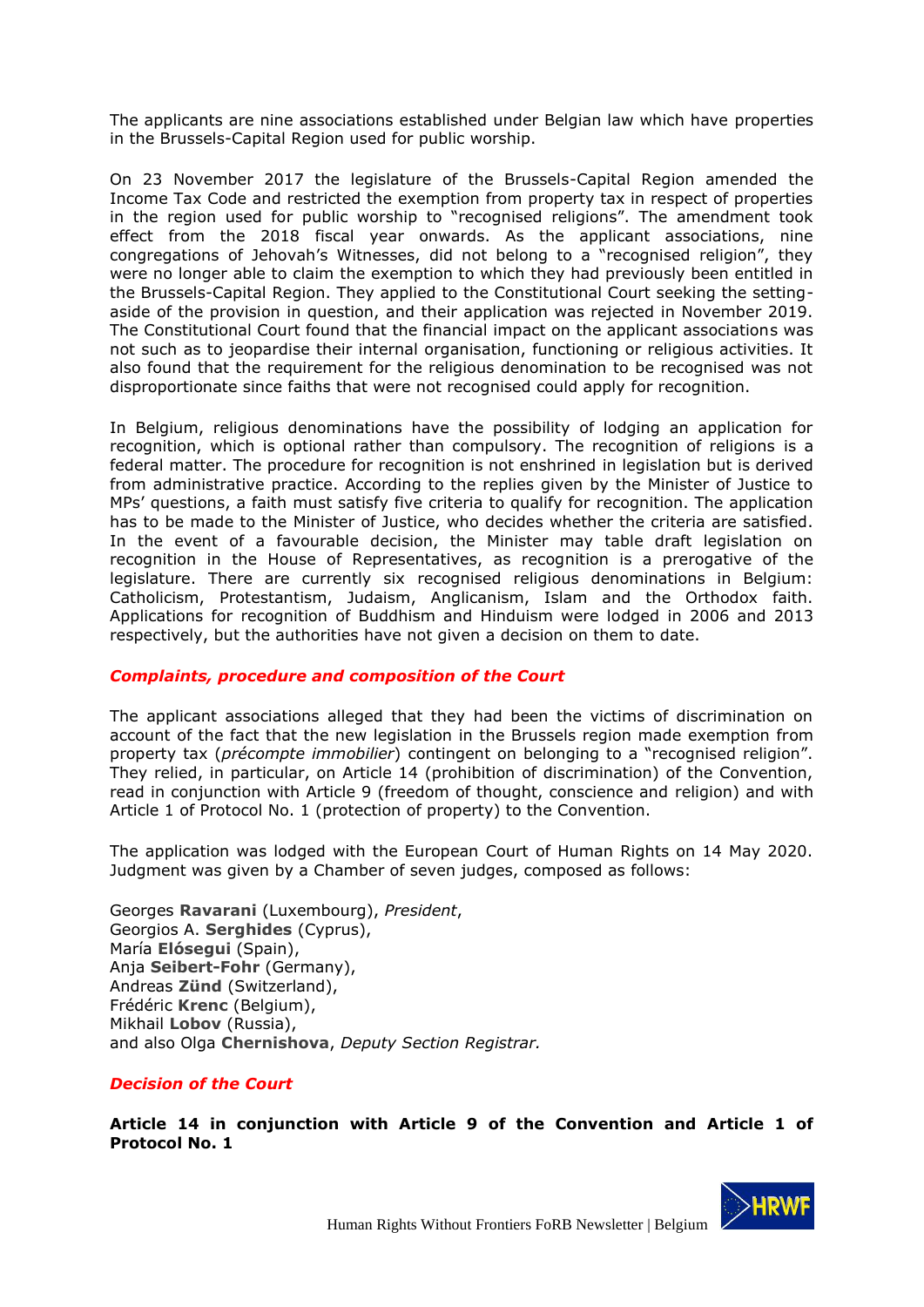The applicant associations alleged that the tax in question was equivalent to 23% of the donations they received, which constituted their sole source of funding. It also transpired from the accounting documents produced by the applicantnassociations that the amount payable by way of this tax accounted for a substantial proportion of the annual running costs connected with their buildings. Overall, their property tax they were required to pay represented betwwen21.4% (41,984.23 euros for all the applicant associations) and 32% (42,830.25 for all the associations) of those costs, depending on the year.

In the Court's view, these amounts were not insignificant and had a considerable impact on the operation of the applicant associations as religious communities. The facts of the case therefore came within the ambit of Article 9 of the Convention and Article 1 of Protocol No 1 to the Convention.

As to whether there had been a difference in treatment, the Court noted that in enacting the measure in question, the legislature of the Brussels-Capital Region had sought to prevent abuse arising out of the exemption from property tax of premises that were in fact designated for us by "fictitious" religious denominations. It observed that there was nothing in the case submitted to the Court to suggest that the applicant associations had committed, or been suspected of committing, any fraud in benefiting in the past from the exemption of property tax in respect of their places of worship. Nevertheless, the prevention of tax fraud was an aim whose legitimacy *per se* could not be called into question by the Court.

As to whether the means used had been proportionate to the aim pursued, the Court considered that in using the recognition of a religious faith as the basis for distinguishing between claims for exemption from property tax, the authorities had opted for an objective criterion that was potentially relevant with regard to the aim pursued. In itself, the choice of such a criterion fell within the margin of appreciation left to the national authorities in the sphere under consideration.

The government argued that it was open to the applicant association to apply for recognition of their faith at federal level in order to continue to claim exception in the Brussels-Capital Region. The applicant associations countered that it would be pointless to apply, given the serious shortcomings in the procedure for claiming recognition.

The Court noted in that connection that neither the criteria for recognition nor the procedure leading to recognition of a faith by the federal authority were laid down in an instrument satisfying the requirements of accessibility and foreseeability, which were inherent in the notion of the rule of law governing all the provisions of the Conventions.

It observed, firstly, that recognition of a faith was based on criteria that had been identified by the Minister of Justice only in reply to questions put by members of parliament. Moreover, as they were couched in particularly vague terms they could not, in the Court's view, be said to provide a sufficient degree of legal certainty.

Secondly, the Court noted that the procedure for the recognition of faiths was likewise not laid down in any legislative or even regulatory instrument. This meant, in particular, that the examination of applications for recognition was not attended by any safeguards, with regard either to the actual adoption of the decision on such applications or to the process leading to the decision and the possibility of appealing against it subsequently. In particular, no time-limits were laid down for the recognition procedure procedure, and no decision had yet been taken on the applications for recognition lodged by the Belgian Buddhist Union and the Belgian Hindu Forum in 2006 and 2013 respectively.

Lastly, recognition was only possible on the initiative of the Minister of Justice and depended thereafter on the purely discretionary decision of the legislature. A system of